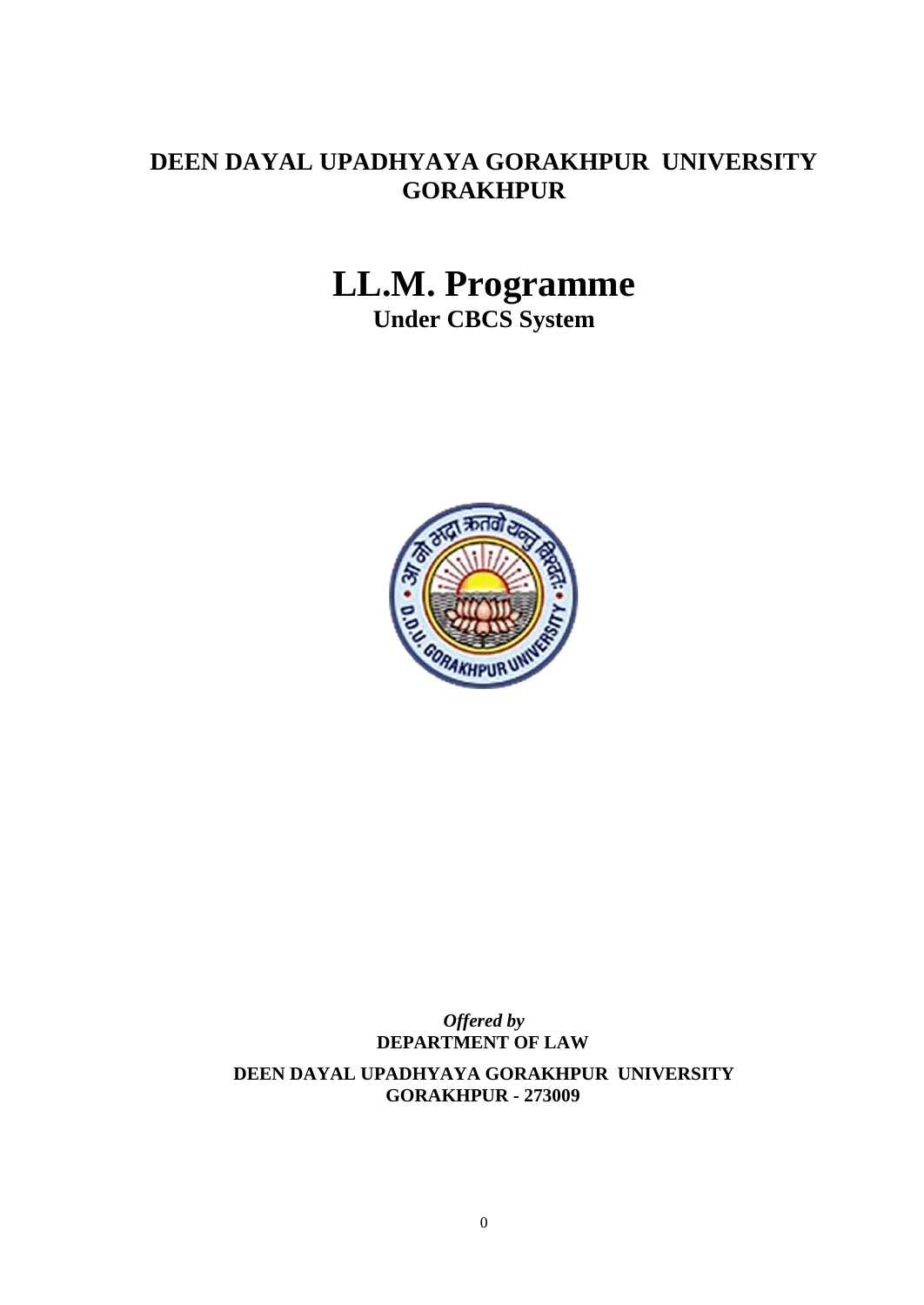#### **Ordinances governing LL.M. Degree**

Under the powers conferred by the U.P. State Universities Act, 1973 the Deen Dayal Upadhyaya Gorakhpur University, Gorakhpur hereby institutes the four semester programme for the degree of LL.M. and makes the following Ordinances governing admission, course of study, examinations and other matters relating to this Degree under the Department of Law of the University.

#### **1. ADMISSION TO THE LL.M. PROGRAMMES**

- **(i)** Admission to all the LL.M. programme in the Department of Law shall be made on the basis of merit in the Entrance Test.
- **(ii)** The LL.M. programme shall have the status of regular course of study.
- **(iii)** On his/her selection for admission to LL.M. Programme, the candidate shall, within the time fixed by the Head, Department of Law deposit the tuition and other fees prescribed for the programme. If the candidate fails to deposit the fees within the stipulated time, his/her selection shall automatically stand cancelled. Such a candidate shall not be admitted to the concerned programme unless a fresh order of selection or extension of date for payment of fees is issued by the Head of the Department concerned.

## **2. RESERVATION AND WEIGHTAGE**

- (a) The reservation policy as prescribed by the State Government and the University regarding admission from time to time shall be adhered to in the admission to the course.
- (b) Rules regarding weightage as prescribed by the University for Admission to various courses shall be followed for the present course also.

#### **3. ELIGIBILITY CONDITIONS FOR ADMISSION TO LL.M. PROGRAMME**

A person shall be eligible for being a candidate for admission in LL.M. programme, only

if he/she has passed one of the following examinations or recognized equivalent examinations thereto:

(1) Three year LL.B. (after Graduation under atleast 10+2+3 pattern); or

(2) Five years B.A. LL.B. (after Intermediate examination under 10+2 pattern)

recognised by the Bar Council of India with a minimum of 55% marks in the

aggregate in LL.B. or B.A. LL.B. Degree as the case may be. However, the rule of

minimum marks will not apply in the case of Scheduled Castes/Tribes candidates.

#### **4. OTHER CONDITIONS FOR ADMISSIONS:**

The minimum eligibility conditions for admission to LL.M. Degree programme have been described above. In addition, following documents would also be required:

- (ii) Candidates selected for admission to the concerned PG programme of study shall submit the following certificates:
	- (a) Transfer Certificate/Migration certificate from the University/ Institute last attended indicating that he/she has passed qualifying examination from another University;
	- (b) Certificate of Character from the Principal of the College (or appropriate authority of the university) last attended.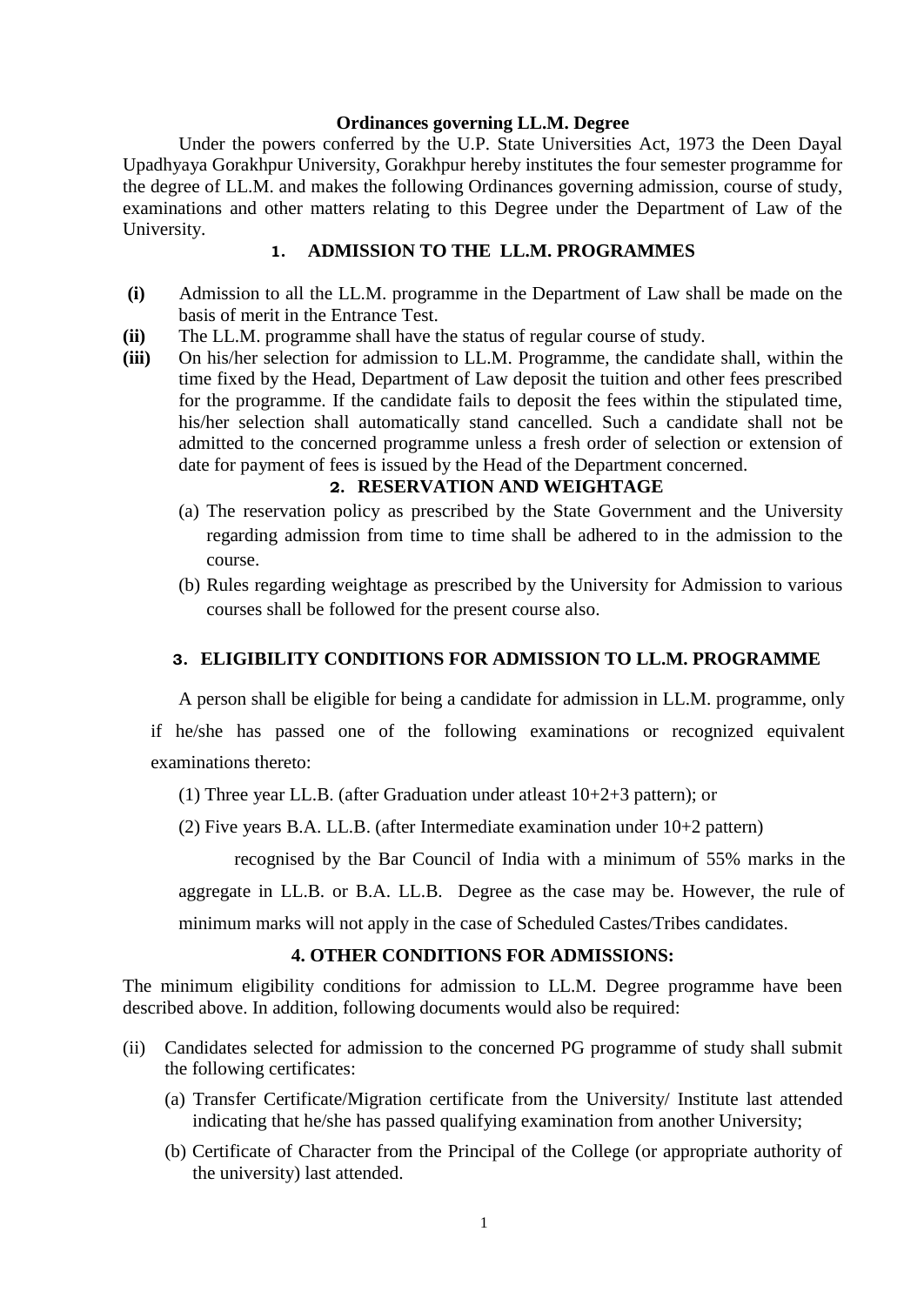(iii) If the Head of the Department concerned is satisfied that there are genuine difficulties in the production of the above certificates he/she shall, at the request of the candidate, give him/her time to submit the above certificates within the period prescribed by the University. In case he/she is unable to do so, his/her admission shall be cancelled.

## **5. CONDITIONS FOR AWARD OF LL.M. DEGREE**

- **(i)** A student of the LL.M. degree programme shall not be permitted to seek admission concurrently to any other fulltime degree or diploma programme in the University or elsewhere.
- **(ii)** To qualify for the LL.M. Degree, the candidate must:
	- **(a)** satisfy the minimum requirement as prescribed above for the LL.M. Degree Programme;
	- **(b)** attend regular courses of lectures, seminars, sessionals/ practicals as may be prescribed for the LL.M. Examinations in the relevant prospectus of studies;
	- **(c)** pass in the required number of courses taught during the 4 semesters, as the case may be, to accumulate the stipulated minimum number of credits prescribed for the degree. An Examination shall be held at the end of each semester in various courses taught during that semester. The overall performance in sessionals/ practicals and written examinations in the prescribed number of courses shall determine the result of the candidate for the LL.M. degree in accordance with the rules and regulations prescribed for the purpose.
	- **(d)** Sessionals shall include class tests, presentations, quiz, assignments etc. as prescribed by the Board of Studies.

#### **(iii) Attendance**

- **(a)** A student is required to have **atleast 75%**, attendance and condonation upto 10% can be considered for specific cogent reasons.
- **(b)** The attendance of a newly admitted candidate shall be counted from the date of his/her admission, or date of beginning of classes whichever is later, while in the case of promoted candidates, attendance shall be counted from the date on which respective class begins.
- **(c)** There shall be an Attendance Monitoring Committee in the Department constituted by the Head of the Department.

#### **6. SCALE OF TUITION AND OTHER FEES**

The students admitted in LLM programme shall be required to pay fee as per University rules.

#### **7. THE CREDIT SYSTEM:**

The credits specified for LL.M programme describe the weightage of various courses of the programme. The number of credits along with grade points that the student has satisfactorily completed, measures the performance of the student. Satisfactory progress of a student is subject to his/ her maintaining a minimum **Cumulative Grade Point Average (CGPA)**, as well as minimum grades in different courses of the programme. A certain number of credits as specified in these Ordinances must be earned by the student to qualify for the degree. Description of credit distribution for core Courses, elective courses, dissertation and viva voce has been shown below.

#### **(A) Assignment of credits:**

(i) For all theory (Lecture) courses, one credit shall be assigned for one one-hour lecture per week in a semester.

(ii) Credits shall be in whole numbers.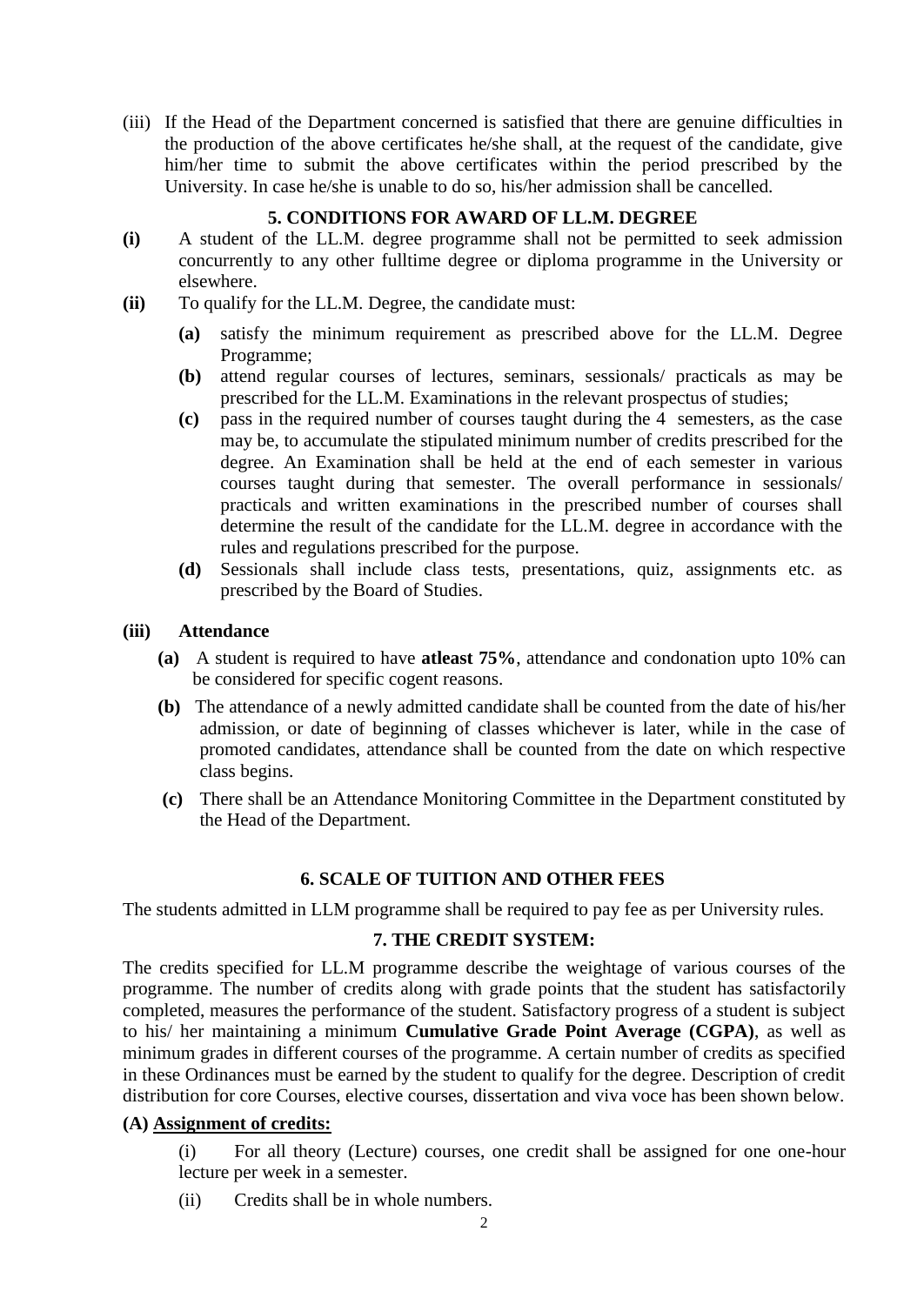(iii) A credit can be earned from lectures/tutorials, practical/*viva-voce*, project, report writing etc. Credits can also be awarded for dissertation, minor and major projects etc. The credits for an activity are given only when an activity is completed and cleared as prescribed in the syllabus.

# **PROGRAMME STRUCTURE FOR THE LL.M. COURSE**

(i) The minimum credit requirement for the two-year LL.M. Degree in the Faculty of Law shall be 64 credits.

| <b>I-Semester</b>                   |                                            |                       |                      |
|-------------------------------------|--------------------------------------------|-----------------------|----------------------|
| <b>Course Category</b>              | <b>Credits</b>                             | <b>No. of Courses</b> | <b>Total Credits</b> |
| Core Courses (Theory)               | 4                                          | 1                     | 4                    |
| Electives                           | 4                                          | 3                     | 12                   |
|                                     | <b>Total Credits in I-Semester</b><br>16   |                       |                      |
| <b>II-Semester</b>                  |                                            |                       |                      |
| Core Courses (Theory)               | $\overline{4}$                             | 1                     | $\overline{4}$       |
| Electives                           | 4                                          | 3                     | 12                   |
|                                     | <b>Total Credits in II-Semester</b>        | 16                    |                      |
| <b>III-Semester</b>                 |                                            |                       |                      |
| Core Courses (Theory)               | $\overline{4}$                             | 1                     | $\overline{4}$       |
| Electives                           | $\overline{4}$                             | 3                     | 12                   |
|                                     | <b>Total Credits in III-Semester</b><br>16 |                       |                      |
| <b>IV-Semester</b>                  |                                            |                       |                      |
| Core Courses (Theory)               | $\overline{4}$                             | 1                     | $\overline{4}$       |
| Dissertation                        | 10                                         |                       | 10                   |
| Viva-voce                           | $\overline{2}$                             |                       | $\overline{2}$       |
| <b>Total Credits in IV-Semester</b> |                                            |                       | 16                   |
|                                     | <b>Total Credit requirement for LL.M.</b>  |                       | 64                   |

(ii) The semester-wise details of Courses/Credits of two-year (IV-Semester) LL.M. Degree in the Faculty of Law are given below:

| LL.M. Programe     |     |                                                                     |                                   |                          |
|--------------------|-----|---------------------------------------------------------------------|-----------------------------------|--------------------------|
| Course Code No.    |     | <b>Course</b>                                                       | <b>Nature of</b><br><b>Course</b> | <b>Credits</b>           |
| <b>I-Semester</b>  |     |                                                                     |                                   |                          |
| <b>LLM</b>         | 101 | Jurisprudence and Legal Theory                                      | Core                              | 4                        |
| LL.M. II-Semester  |     |                                                                     |                                   |                          |
| LLM                | 201 | Constitutional Law of India                                         | Core                              | 4                        |
|                    |     |                                                                     |                                   |                          |
| LL.M. III-Semester |     |                                                                     |                                   |                          |
| <b>LLM</b>         | 301 | <b>Legal Research Methodology</b>                                   | Core                              | 4                        |
| LL.M. IV-Semester  |     |                                                                     |                                   |                          |
| <b>LLM</b>         | 401 | Law and Social Transformation in India                              | Core                              | $\overline{\mathcal{A}}$ |
| <b>LLM</b>         | 402 | Dissertation                                                        | Core                              | 10                       |
| <b>NOTE:</b>       | 1.  | The topic for Dissertation will be assigned in the beginning of the |                                   |                          |
|                    |     | III-Semester and the candidates are required to                     |                                   | submit                   |
|                    |     | dissertation work by the end of the IV-Semester.                    |                                   |                          |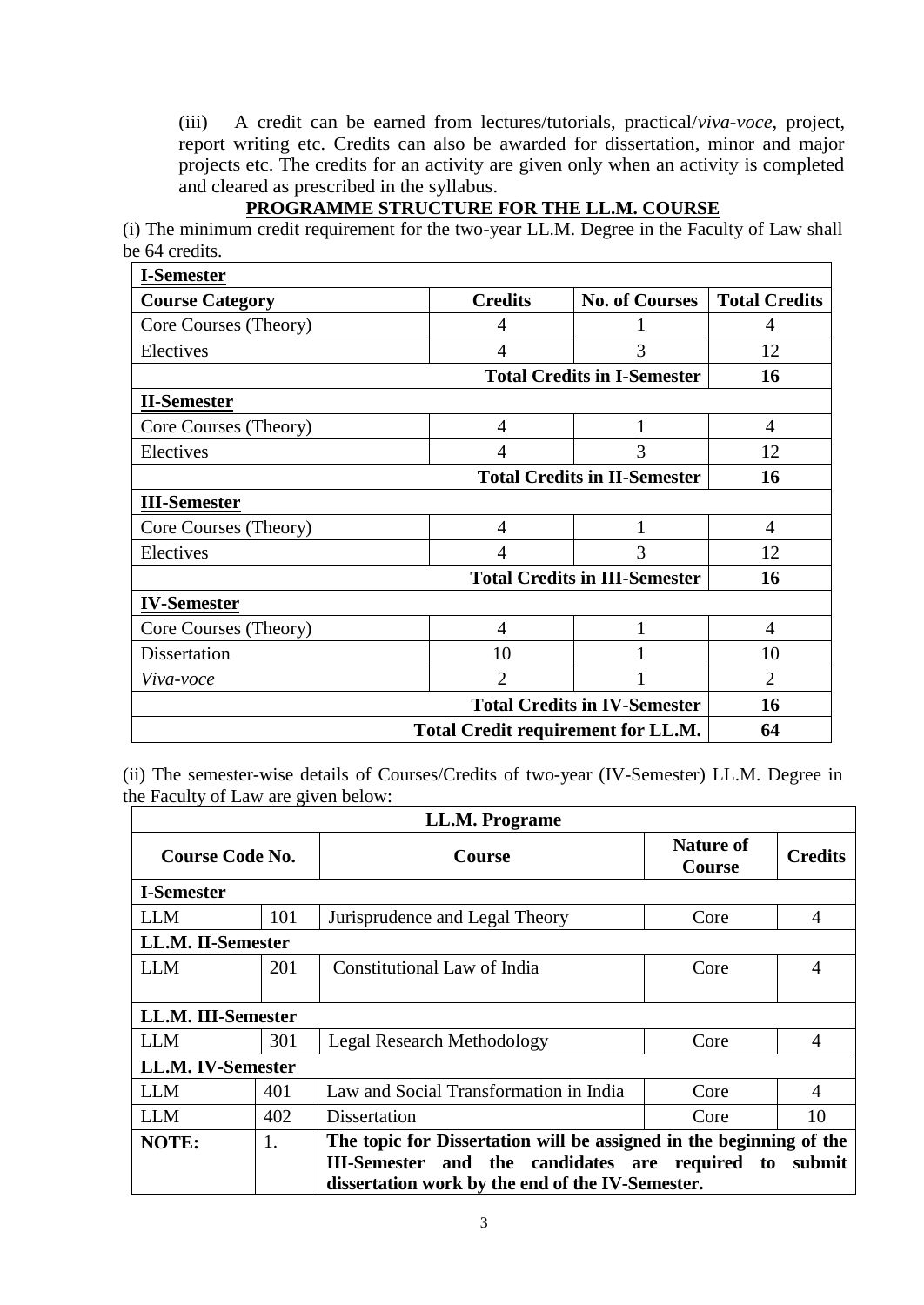|                    | 2.  | Apart from the Core Courses, a student shall offer One Elective    |          |                |
|--------------------|-----|--------------------------------------------------------------------|----------|----------------|
|                    |     | group (comprising of 3 courses) in each of the first three         |          |                |
|                    |     | semesters. The elective group offered in one semester is not to be |          |                |
|                    |     | repeated in the other two semesters from the list given below:     |          |                |
| <b>I-Semester</b>  |     |                                                                    |          |                |
|                    |     | <b>Group A: Constitutional Law</b>                                 |          |                |
| LLM-A              | 102 | Constitutional<br>Constitutionalism<br>and                         | Elective | $\overline{4}$ |
|                    |     | Development in India and England                                   |          |                |
| LLM-A              | 103 | Comparative and Cooperative Federalism                             | Elective | $\overline{4}$ |
| LLM-A              | 104 | Civil and Political Rights - Comparative                           | Elective | $\overline{4}$ |
|                    |     | <b>Study of Select Constitutions</b>                               |          |                |
|                    |     | <b>Group B: Family Law</b>                                         |          |                |
| $LLM-B$            | 102 | Hindu Law including Hindu Jurisprudence                            | Elective | $\overline{4}$ |
| LLM-B              | 103 | Muslim<br>Law<br>including<br>Muslim                               | Elective | $\overline{4}$ |
|                    |     | Jurisprudence                                                      |          |                |
| $LLM-B$            | 104 | Christian and Parsi Laws and Jews Laws                             | Elective | $\overline{4}$ |
|                    |     | <b>Group C: Torts</b>                                              |          |                |
| LLM-C              | 102 | Development of Law of Torts and Tort                               | Elective | $\overline{4}$ |
|                    |     | actions Generally                                                  |          |                |
| LLM-C              | 103 | Specific Torts I                                                   | Elective | $\overline{4}$ |
| LLM-C              | 104 | Specific Torts II                                                  | Elective | $\overline{4}$ |
|                    |     | <b>Group D: Crimes</b>                                             |          |                |
| LLM-D              | 102 | Criminology and Penology                                           | Elective | $\overline{4}$ |
| LLM-D              | 103 | Criminal Law in India                                              | Elective | $\overline{4}$ |
| LLM-D              | 104 | against Social and Economic<br>Crimes                              | Elective | $\overline{4}$ |
|                    |     | Security and Problems of their Control                             |          |                |
| <b>II-Semester</b> |     |                                                                    |          |                |
|                    |     | <b>Group A: Administrative Law</b>                                 |          |                |
| LLM-A              | 202 | Administrative Law in India I                                      | Elective | $\overline{4}$ |
| LLM-A              | 203 | Administrative Law in India II/Local Self                          | Elective | $\overline{4}$ |
|                    |     | Government Law                                                     |          |                |
| LLM-A              | 204 | Comparative Administrative Law                                     | Elective | $\overline{4}$ |
|                    |     | <b>Group B: Administration of Justice</b>                          |          |                |
| LLM-B              | 202 | Law relating to Jurisdiction and Systems of                        | Elective | $\overline{4}$ |
|                    |     | Courts in India                                                    |          |                |
| $LLM-B$            | 203 | Law relating to Procedure and Proof                                | Elective | $\overline{4}$ |
| LLM-B              | 204 | Law relating to Relief                                             | Elective | $\overline{4}$ |
|                    |     | <b>Group C: Contract and Insurance</b>                             |          |                |
| LLM-C              | 202 | General Principles of Contract/Law of                              | Elective | $\overline{4}$ |
|                    |     | Export & Import Regulation                                         |          |                |
| LLM-C              | 203 | Specific Contracts/Corporate Finance                               | Elective | $\overline{4}$ |
| LLM-C              | 204 | Elective<br>Insurance/Banking Law                                  |          | $\overline{4}$ |
|                    |     | <b>Group D: International Law</b>                                  |          |                |
| LLM-D              | 202 | Law of Treaties/Diplomatic and Consular                            | Elective | $\overline{4}$ |
|                    |     | Relations/Law Relating to Outer Space                              |          |                |
| $LLM-D$            | 203 | International<br>Court of<br>Justice/Law<br>of                     | Elective | $\overline{4}$ |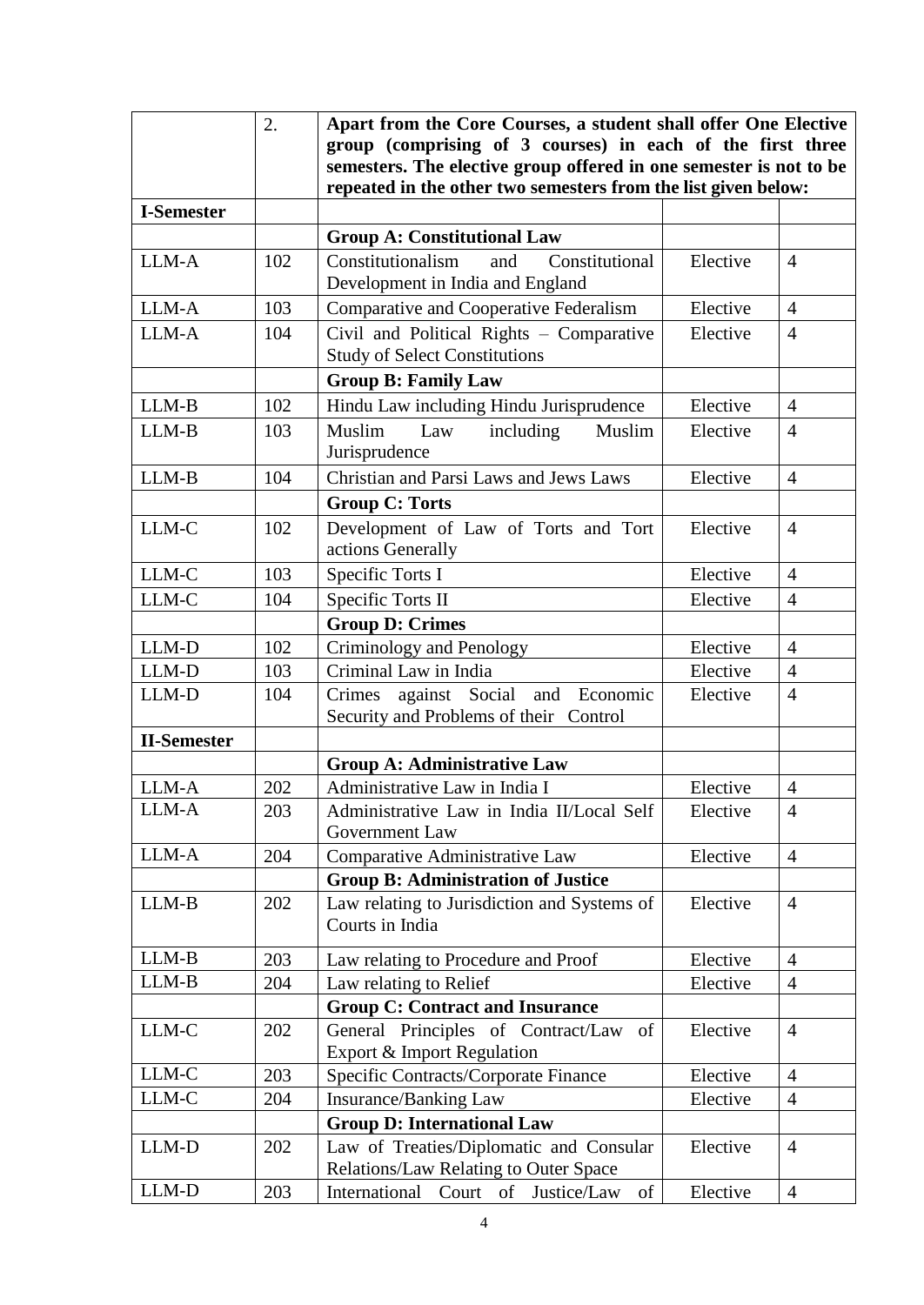|                     |     | Seas/International Arbitration                                                                                  |          |                |
|---------------------|-----|-----------------------------------------------------------------------------------------------------------------|----------|----------------|
| LLM-D               | 204 | India and International Law                                                                                     | Elective | $\overline{4}$ |
| <b>III-Semester</b> |     |                                                                                                                 |          |                |
|                     |     | <b>Group A: Human Rights</b>                                                                                    |          |                |
| LLM-A               | 302 | <b>International Law of Human Rights</b>                                                                        | Elective | $\overline{4}$ |
| LLM-A               | 303 | International Humanitarian Law/Human                                                                            | Elective | $\overline{4}$ |
|                     |     | Rights and the Refugees                                                                                         |          |                |
| LLM-A               | 304 | Human Rights in India                                                                                           | Elective | $\overline{4}$ |
|                     |     | <b>Group B: Environmental Law</b>                                                                               |          |                |
| LLM-B               | 302 | <b>International Environmental Law</b>                                                                          | Elective | $\overline{4}$ |
| LLM-B               | 303 | Natural Resources and the Law in India                                                                          | Elective | $\overline{4}$ |
| LLM-B               | 304 | Pollution Control Law in India                                                                                  | Elective | $\overline{4}$ |
|                     |     | C:<br>Labour<br>Group<br><b>Management</b><br><b>Relations</b>                                                  |          |                |
| LLM-C               | 302 | Regulation of Labour<br>Management<br>Relations/Comparative Study of the Law<br><b>Relating to Trade Unions</b> | Elective | 4              |
| LLM-C               | 303 | Law Relating to Employment and Non-<br>Employment                                                               | Elective | $\overline{4}$ |
| LLM-C               | 304 | Law Relating to Terms of Employment and<br><b>Conditions of Service</b>                                         | Elective | $\overline{4}$ |
|                     |     | <b>Group D: Law of Taxation</b>                                                                                 |          |                |
| LLM-D               | 302 | Constitutional and Administrative<br>Law                                                                        | Elective | $\overline{4}$ |
|                     |     | Problems relating to Taxation                                                                                   |          |                |
| LLM-D               | 303 | Tax on Business and Industry                                                                                    | Elective | $\overline{4}$ |
| LLM-D               | 304 | <b>Current Tax Problems/Tax Accountancy</b>                                                                     | Elective | $\overline{4}$ |
|                     |     | <b>Total Credits of LL.M.</b>                                                                                   |          | 64             |

#### **9. EXAMINATION RULES**

Theory, dissertation courses and *Viva-Voce* examination shall be of 100 marks each. For evaluation, the overall structure of the distribution of marks in a course shall be such that 30 marks are allotted to various assessments during the semester, while 70 marks shall be allotted for the each course in semester examinations.

#### **(i). The scheme of assessment during the semester (for 30 marks):**

**(a)** The assessment (sessional) in theory courses shall comprise a Project of 10 marks, Oral presentation of 10 marks and 10 marks for regularity, punctuality, discipline and alertness in the class pertaining to the concerned course.

**(b)** The Project/presentation shall be conducted by the teacher (or group of teachers) teaching the course and the marks shall be displayed on the Notice Board.

**(c)** The Head shall ensure that all internal assessment marks of sessionals are sent to Controller of Examination prior to the commencement of each Semester Examination.

**(d)** There shall not be any sessional marks for courses which involve Dissertation.

**(e)** Sessional marks of a course shall be carried over for failed students in the course.

## **(ii) Semester Examination and evaluation (for 70 marks)**

The Board of Studies will appoint Paper-setters and examiners in each course. The examiners so appointed will evaluate the answer books.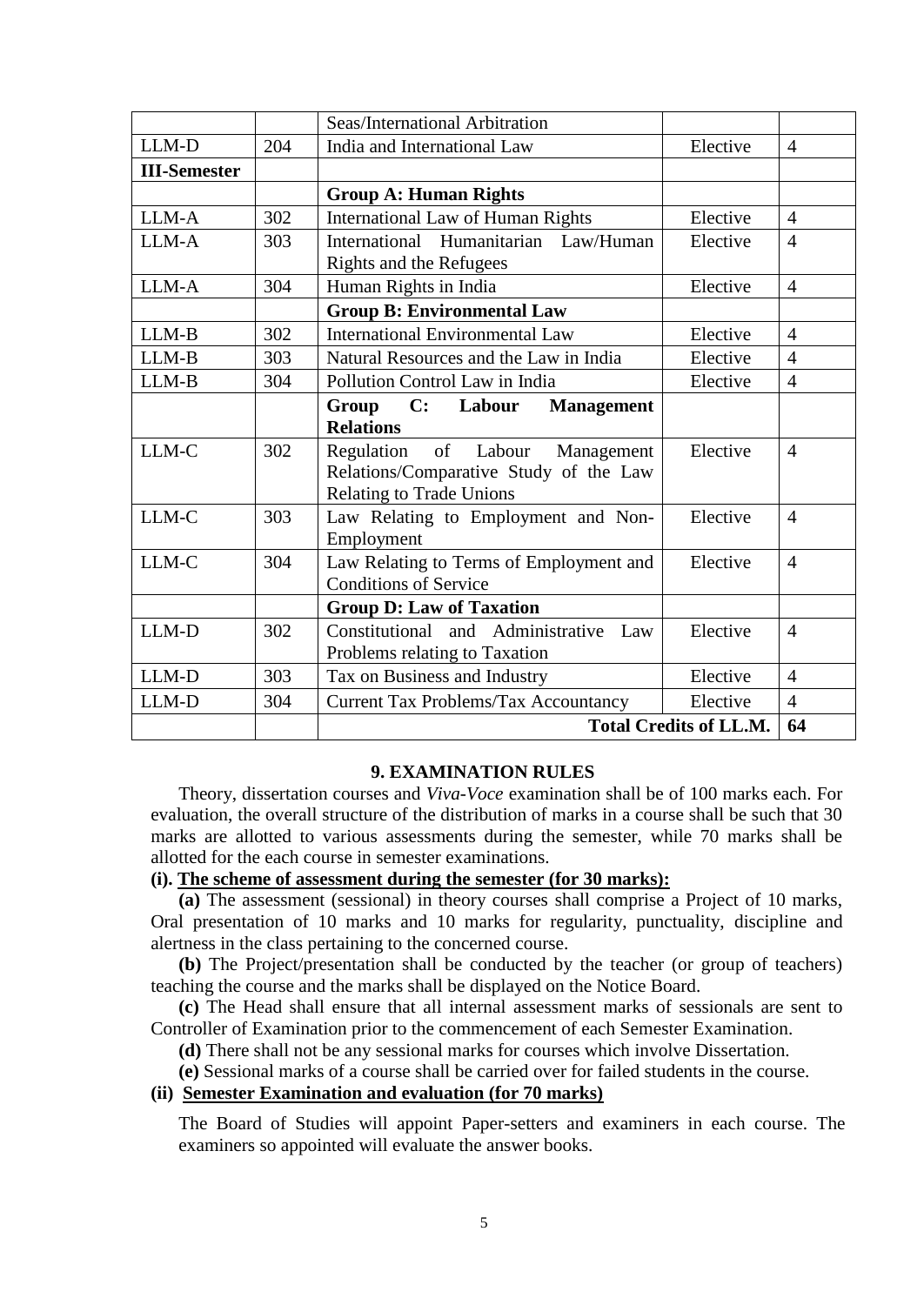#### **(iii) Dissertation**

- (a) Candidate shall be required to submit the Dissertation (in three copies) at least two weeks before the commencement of Fourth Semester Examination.
- (b) The candidate shall be required to secure at least 50% marks in the Dissertation to pass the Examination.
- (c) The Examiner shall either-
	- (i) Award at least 50% marks, or
	- (ii) Return the Dissertation for revision, or
	- (iii) Reject the Dissertation.
- (d) The candidate whose Dissertation is returned for revision may revise the dissertation and re-submit it within a period of two months. Failure to submit in time shall result in a declaration that the candidate has failed at the relevant LL.M. Examination.
- (e) A Dissertation can be revised only once. If the candidate fails to secure pass marks in the revised Dissertation, he shall be declared failed in the LL.M. Examination.
- (f) The candidate whose Dissertation is rejected, may with the approval of the Head of the Department in consultation with the Supervisor concerned and two senior-most faculty members, write a Dissertation on another topic and submit it within a period of six months. And if he fails to secure pass marks in respect of this Dissertation also, he shall be declared failed at LL.M. Degree Examination.
- (g) A Dissertation shall be examined by a Board of two examiners at least one of them shall necessarily be an external examiner.
- (h) The evaluation of the two examiners shall be co-ordinated as hereunder:
	- (a) Each examiner shall award marks out of 100 which shall be subsequently averaged.
	- (b) If one of the examiners returns the Dissertation for revision or rejects the Dissertation, his decision shall prevail;

provided that if one of the examiners has rejected the Dissertation and another examiner has returned it for revision, the Dissertation shall be deemed to be rejected.

#### **(iv) Viva-Voce Examination:**

- (a) The Viva Voce Examination shall be conducted by a Board of Examiners.
- (b) The Board shall consist of three members; at least one of them shall be an external member.
- (c) The Viva-voce Examination shall carry 100 marks.
- (d) The candidate shall be required to obtain a minimum of 50 marks to pass the Viva Voce Examination.

#### **10. Regulations Regarding Examinations**

The result of every year of the course shall be declared on the basis of the performance of the candidates in both the semesters comprised in that particular year subject to the following rules: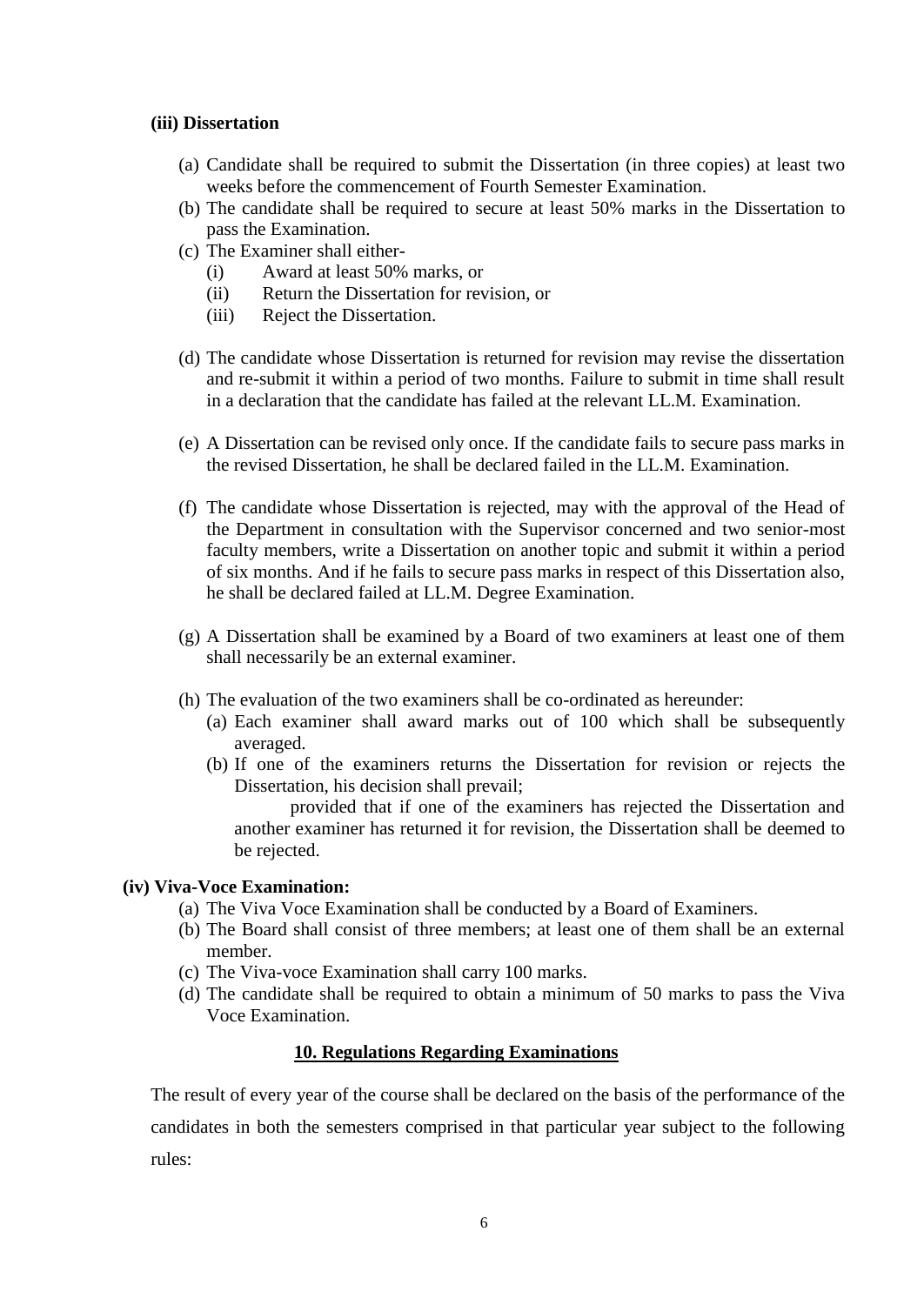(i) It is essential for a candidate 'to pass' in a particular year of the course to secure minimum 50% marks in aggregate taking both the semesters together and at least 40% marks in each paper.

(ii) If a candidate secures 50% or above marks in aggregate (in a particular year of the course) and secures 40% marks or above in each paper except one in which he secures 39 marks then he shall be given "one mark" as the "grace mark" in that paper.

## Or

If the candidate secures 40% or above marks in each paper and he secures one mark less than 50% marks in aggregate (in a particular year of the course) then he shall be given "one mark" as the "grace mark" in aggregate.

(iii) Subject to the foregoing provision [i.e., sec. 10 (ii)], if a candidate secures 50% or above marks in a *particular* year of the course and in one of the papers he secures less than 40% marks then in that paper his result will be declared as "back paper" and will be promoted to the second year.

Provided that if a candidate secures less than 40% marks in back paper examination for the first time, then his result shall be declared "re-back" in that paper. In case he fails in "reback" examination also, he shall be given no further chance.

(iv) If a candidate secures-

(a) less than 40% marks in more than one papers in a particular year of the course, or

(b) Subject to the provisions of sec. 10 (ii), less than 50% marks in aggregate in a particular year of the course,

his result will be declared as "failed".

(v) If a candidate 'fails' or 'fails to appear' in any year of the course, he may appear as "exstudent". However, if he has secured more than 50% marks in any paper/papers (including tutorials), those marks may be reserved at the option of the candidate. But, as "ex-student", a candidate will not be given more than two chances, in continuation only, to appear in the examination.

However, if a candidate has passed in a year of the course and wants to enhance his marks, he may appear for improvement in only one paper in which he has secured less than 50% marks.

#### **11. SYLLABUS:**

The syllabi for the LL.M. programme shall be framed by the Department.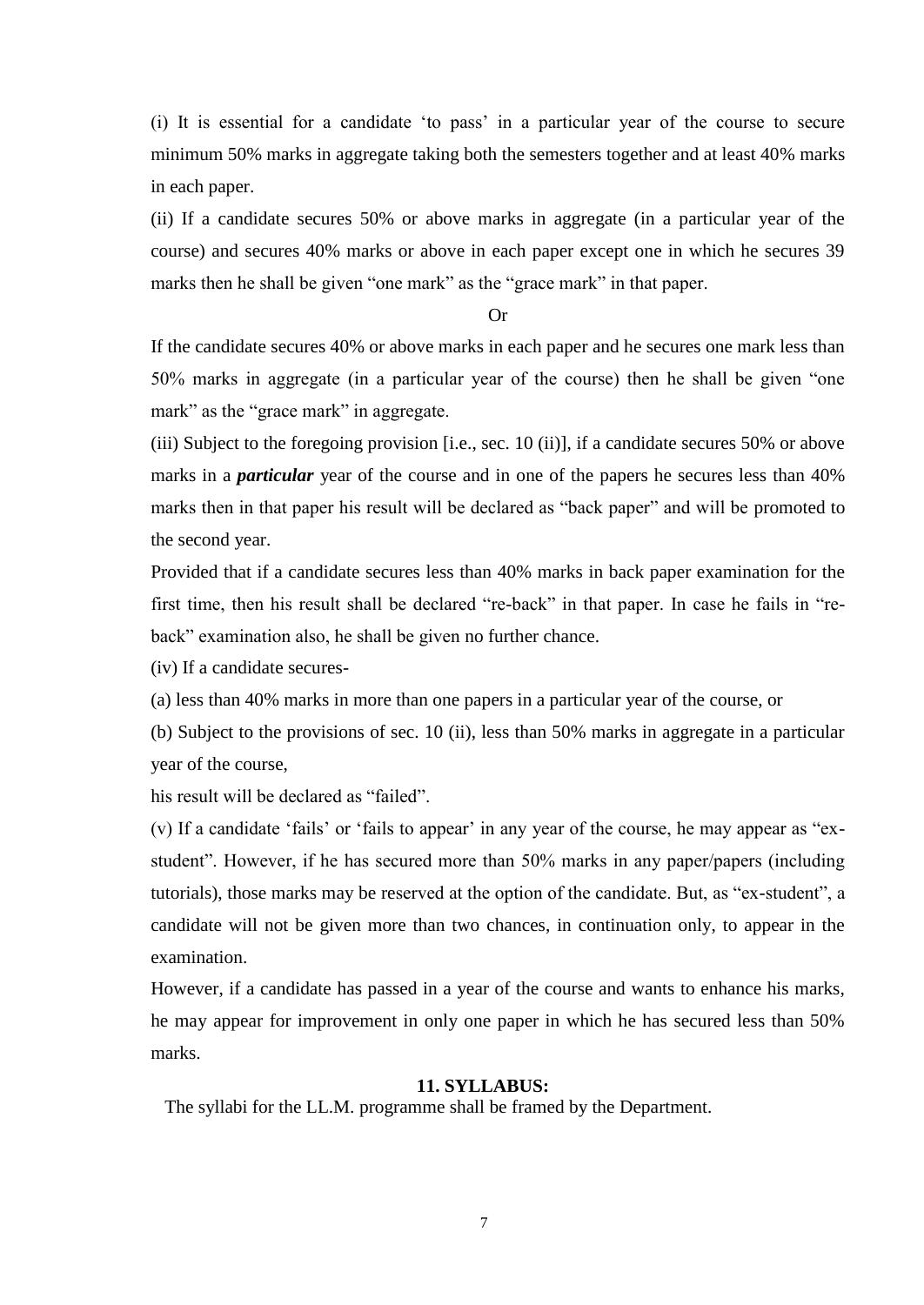#### **SCHEDULE-A**

#### **LL.M. COURSE OF STUDY**

#### **LL.M. FIRST SEMESTER**

#### **CORE PAPER**

## **LLMR 101: JURISPRUDENCE & Legal Theory**

The course shall comprise of the following;

- 1. Nature and scope of Legal Theory, Importance of the study of legal theory
- 2. Natural Law Theory
- 3. Analytical positivism-Austin: Kelsen and Hart
- 4. Savigny's Theory of Volk-geist, and Maine's Theory of 'status to contract'
- 5. Marxian theory of Law.
- 6. Pound's Theory of social engineering
- 7. American Realism
- 8. Law and Morals
- 9. Sources of Law
- 10. Legal Concepts- Rights & Duties, Person, Possession, Ownership & Property

#### **LL.M. SECOND SEMESTER**

#### **CORE PAPER LLM 201: CONSTITUTIONAL LAW OF INDIA- The New Challenges**

The Course shall comprise of the following:

1. Indian Federalism:

Conceptual position of Federalism. Nature of the Indian Constitution. Cooperative Federalism, Relationship of trust and faith between centre and states. Challenges before the Indian Federalism.

- 2. Distribution of Legislative Powers: The Scheme of the distribution of legislative powers in India, the judicial approach and the present position. Recommendation of Sarkaria Commission & Venkatachaliah Commission.
- 3. Right to Equality: Scope of the right to Equality. New approach of Article 14. Equality of opportunity in matters of public employment and in admission to educational institutions.
- 4. Freedom of Speech and Expression: The area of freedom and its limitation. Freedom of Press and challenges of new scientific development.
- 5. Emerging regime of new Fundamental Rights: The changing dimension of Right to Life and Personal Liberty. Reading Directive Principles and Fundamental Duties into Fundamental Rights.
- 6. Right to Freedom of Religion: The scope of the freedom and the State Control. Secularism and religious fanatism.
- 7. The Judiciary:

The Supreme Court of India. Jurisdiction and Powers. Its role as guardian of the Constitution.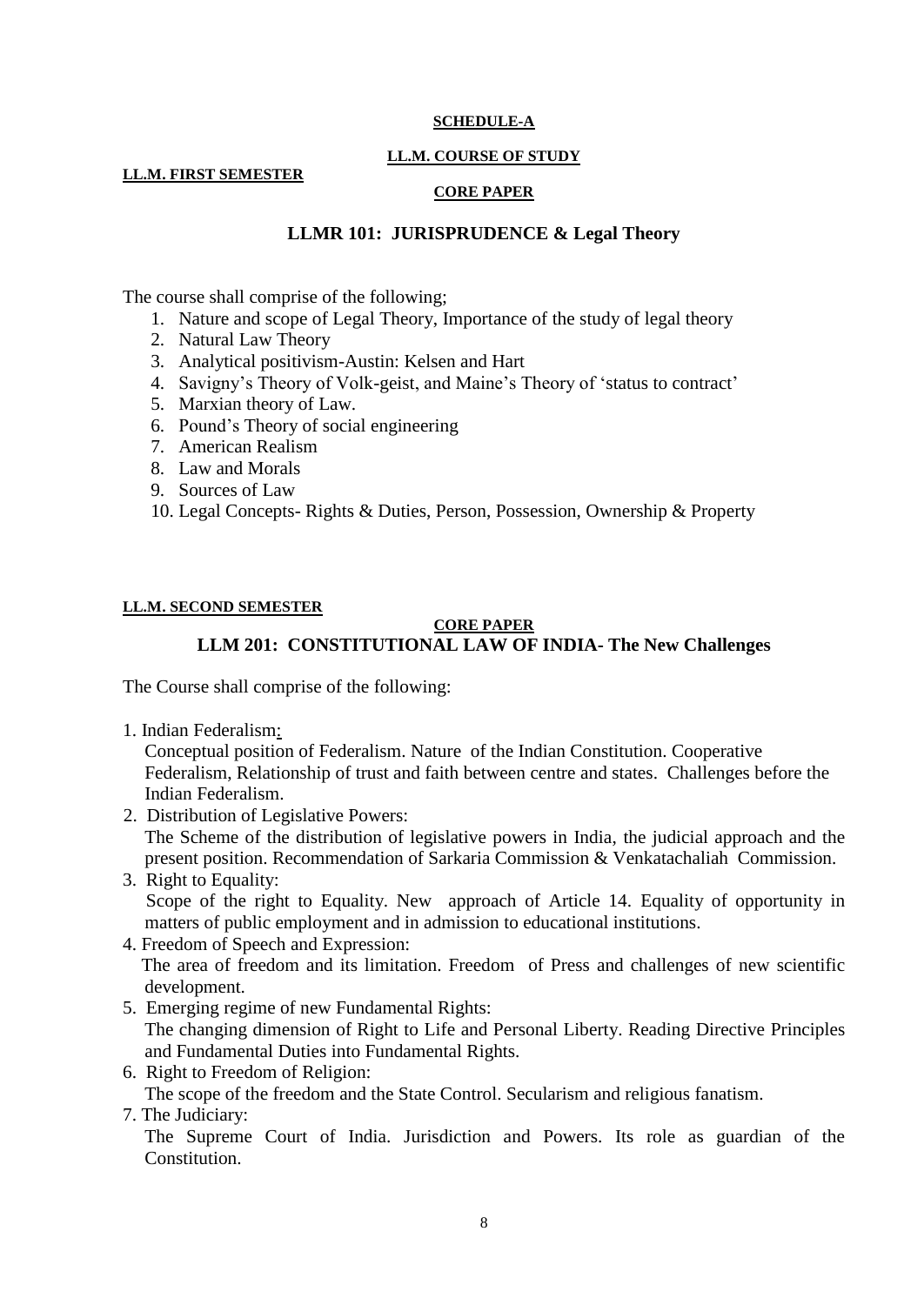## **LL.M. THIRD SEMESTER**

## **CORE PAPER LLM 301: LEGAL RESEARCH METHODOLOGY**

The Course shall comprise of the following:

Part-A: Legal Education. (25%)

- 1. Objectives of Legal Education.
- 2. Lecture method of teaching; Merits and Demerits.
- 3. Discussion method and Seminar method of teaching.

Part B: Research Methodology (75%)

- 1. Meaning and objectives of Research, Importance of Research, Kinds of Research, Criteria of good research, Problems of Researchers in India.
- 2. Importance of Research Methodology, Formulation of the Research problem, Different Steps.
- 3. Survey of the literature. Working Hypothesis. Determination of Sample Design. Collection of Data and analysis. Test of Hypothesis.
- 4. Different Steps in writing of Research Report. Layout of Research Writing. Preliminary. Main Test. Conclusion and Observation.
- 5. Mechanics of writing a Research Report, Practical aspect. Physical design. Treatment of quotation. Footnotes. Documentation style. Abbreviations. Bibliography. Index etc.

## **LL.M. FORUTH SEMESTER**

#### **CORE PAPER LMM 401: LAW AND SOCIAL TRANSFORMATION IN INDIA**

The Course shall comprise of the following:

**1.** Interaction of Law and Social Sciences

**2.** Impact of Social Development on Law

**3.** Law as an instrument of Social Change

**4.** Legal Idealism: Philosophical and legal Perspective; Varieties of legal idealism

**5.** Social Morality and Legal Order

**6.** Rule of Law, the individual and the welfare state: Women and law- Crime against Women, Gender Injustice and its various forms, Constitutional and other legal provisions; Children and law- Exploitation and Protective Measures, Role of Law and Education.

**7.** Economic, Social and Political Reforms and the Law: Modernisation and the Law

## **LLM 402: DISSERTATION**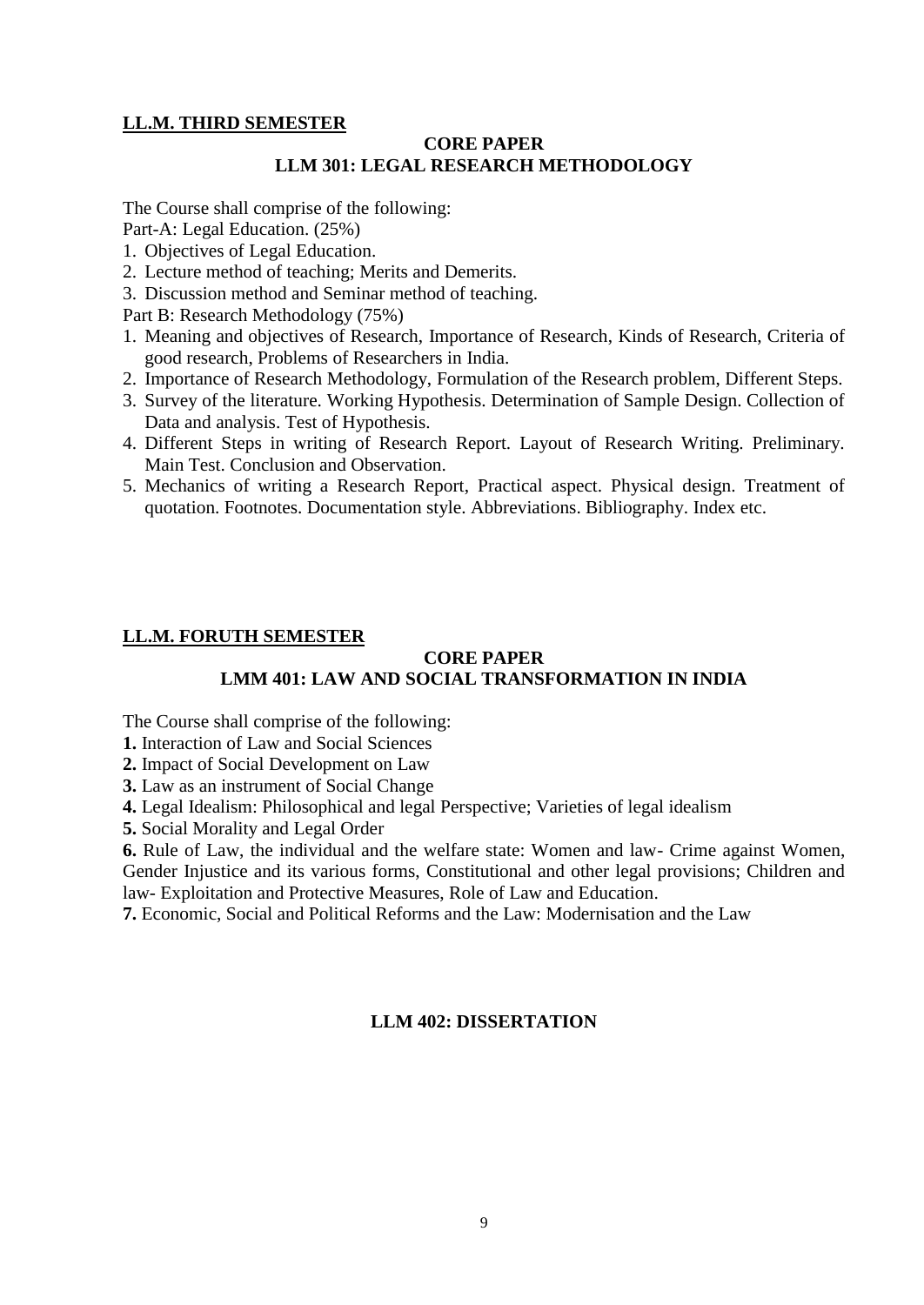## **SCHEDULE-B OPTIONAL GROUPS**

#### **I-SEMESTER**

## **GROUP- A : CONSITUTIONAL LAW**

## **LLMA 102: CONSTITUTIONALISM AND CONSTITUTIONAL DEVELOPMENT IN INDIA AND ENGLAND**

The Course shall comprise of the following:

- 1. What is a Constitution ? Constitution, Constitutional Law and Constitutionalism.
- 2. Historical evaluation of constitutional government in India and England.
- 3. Rule of Law. Concept and new horizons; Separation of powers. Concept and its applicability in India and England.
- 4. Sovereignty of British Parliament, Powers and Functions, Privileges of the Parliament and Courts-Indian and British position.
- 5. The Judicial system in England.
- 6. Judicial Review and Constitutionalism in India.
- 7. Prerogative writs.

#### **LLMA 103: COMPARATIVE AND COOPERATIVE FEDERALISM**

The Course shall comprise of the following:

- 1. Concept of Federalism. Requisite conditions of Federalism. Patterns of federal government of U.S.A. and India.
- 2. Indian Federal Constitution and its present shape.
- 3. The changing dimension of modern federal Constitutions.
- 4. New trends in federalism. National supremacy. Cooperative Federalism.
- 5. The scheme of the distribution of legislative powers in India and a comparative study of the scheme of U.S.A.
- 6. Emergency provisions. Effect of Emergency on the federal structure. Judicial approach. Indian and American experiences.
- 7. Judicial Review for federal Umpiring. Scope of judicial review in the federal Constitutions. The approach of Indian & American Constitution.

## **LLMA 104: CIVIL AND POLITICAL RIGHTS- COMPARATIVE STUDY OF SELECT CONSTITUTION(India & USA)**

- 1. Constitutional basis for protection of Individual rights.
- 2. Balance between individual liberty and social needs.
- 3. To whom and against who Rights are available. Suspension of Rights.
- 4. Right to Equality. General principles. Protective discrimination with special references to emerging judicial response to the problems of group inequalities.
- 5. Freedom of Speech and Expression: Special attention will be paid to the liberty of Press as interpreted by the Indian Supreme Court and to the interpretation of the freedom guaranteed by the First Amendment of the American Constitution.
- 6. Right to life and Personal Liberty: Judicial determination of the scope of the term "personal liberty", "procedure established by law" and the American expressions "liberty" and "due process". Radical changes in judicial thinking in this area.
- 7. Freedom of Religion, judicial interpretation of the freedom under the Constitution of India and of the United States.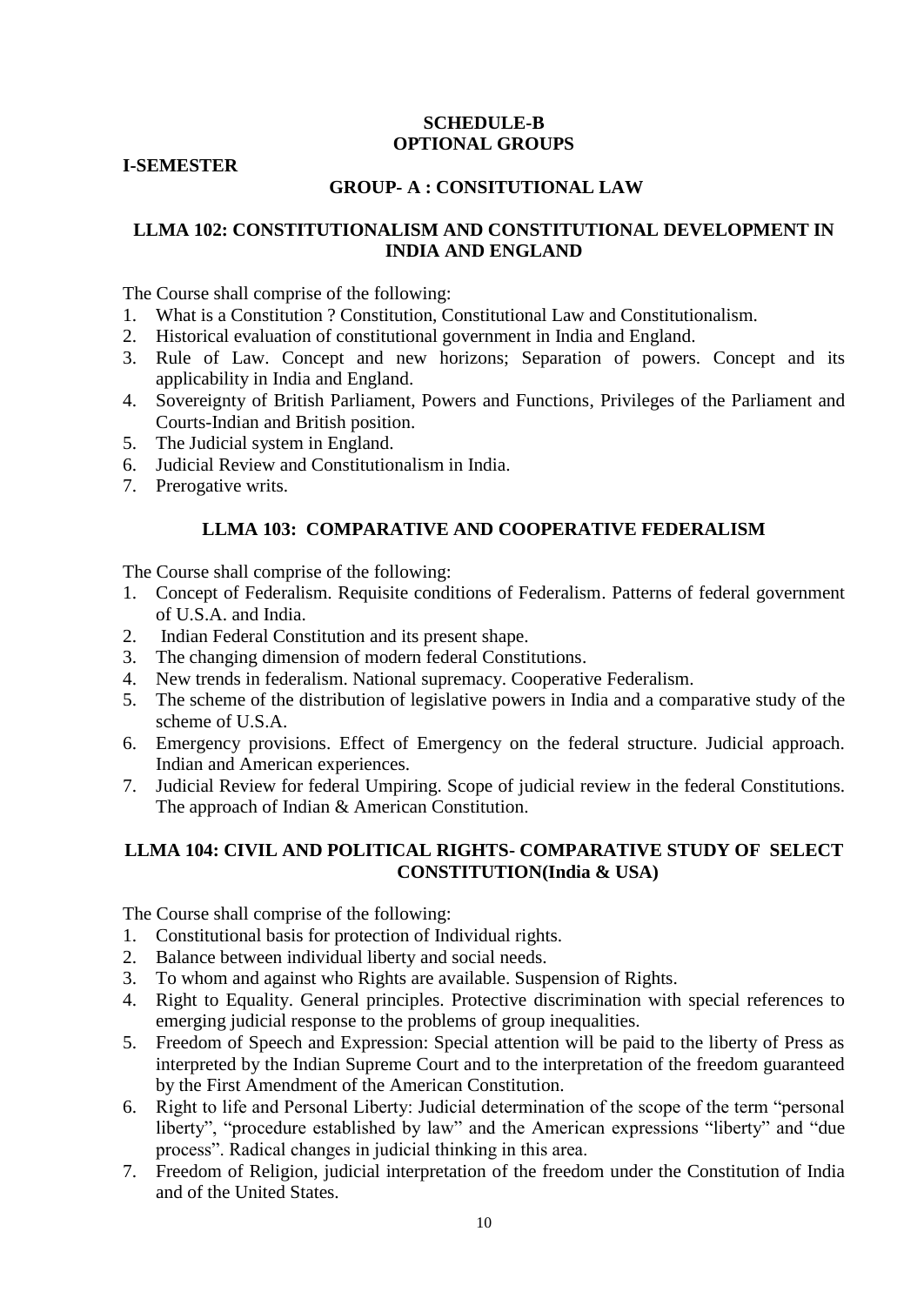8. Amendment of Rights: Adaptability of the Constitutional law to the changing needs of the society. Power and Procedure for amendments of these rights under the American and Indian constitution.

## **GROUP B- FAMILY LAW**

## **LLMB 102 : HINDU LAW INCLUDING HINDU JURISPRUDENCE**

The Course shall comprise of the following:

- 1. Concept of Marriage under Hindu Law
- 2. Matrimonial Remedies
	- a) Nullity of Marriage
	- b) Restitution of Conjugal Rights
	- c) Judicial Separation
	- d) Divorce
- 3. Changing Concept of Adoption: From religious to secular
- 4. Succession under the Hindu Succession Act, 1956 (including Stridhan and Women's Estate)
- 5. Minority & Guardianship under the Minority & Guardianship Act, 1956.
- 6. Maintenance of wife, children, parents.
- 7. Joint Hindu family (Coparcenary, Alienation & Partition)

## **LLMB 103: MUSLIM LAW INCLUDING MUSLIM JURISPRUDENCE**

The Course shall comprise of the following:

- 1. Sources of Muslim Law
- 2. Schools of Muslim Law
- 3. Law of Marriage
- 4. Law of Dower
- 5. Maintenance
- 6. Divorce under Muslim Law
- 7. Dissolution of Muslim Marriage Act.
- 8. Paternity & Legitimacy
- 9. Law of Inheritance

## **LLMB 104: CHRISTIAN & PARSI AND JWES LAWS**

- 1. Essentials of Marriage
- 2. Divorce
- 3. Nullity of marriage
- 4. Judicial Separation
- 5. Alimony
- 6. Custody of Children
- 7. Intestate succession of Parsis
- 8. Intestate succession other than Parsis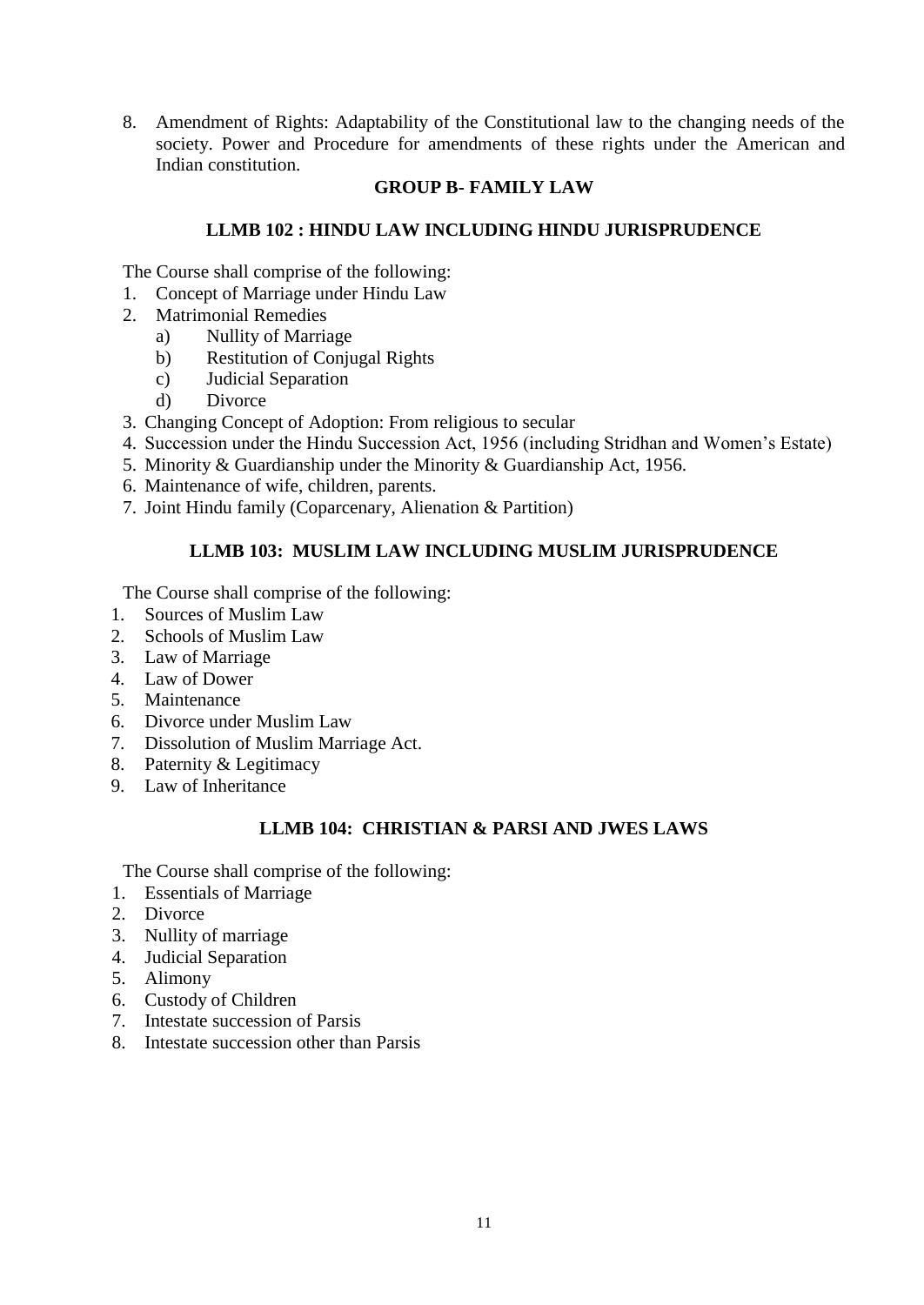## **GROUP C – LAW OF TORTS**

## **LLMC 102: DEVELOPMENT OF LAW OF TORTS AND TORT ACTIONS GENERALLY**

The Course shall comprise of the following:

- 1. Evolution of Law of Torts
- 2. Definition, nature, scope and objects
- 3. Principles of Liability in torts
- 4. Justification in Tort
- 5. Vicarious liability
- 6. Doctrine of sovereignty and its relevance in India
- 7. Absolute and Strict liability
- 8. Legal Remedies

## **LLMC 103: SPECEFIC TORTS- I**

The Course shall comprise of the following:

- 1. Assault, battery, mayhem
- 2. False imprisonment
- 3. Defamation
- 4. Malicious prosecution
- 5. Trespass to land, Trespass to goods, Detinue, Conversion
- 6. Injurious falsehood, misstatements, passing off.
- 7.

#### **LLMC 104: SPECIFIC TORT-II**

- 1. Negligence:
	- (a) Basic concepts
	- (b) Theories of negligence
	- (c) Standards of care, duty to take care, carelessness, inadvertence
	- (d) Doctrine of contributory negligence
		- (i) Res ipsa loquitor and its importance in contemporary law
		- (ii) Liability due to negligence-different professionals.
		- (iii) Liability of common cause for negligence.
- 2. Nervous shock.
- 3. Nuisance: definition, essentials and types
- 4. Acts which constitute nuisance-obstructions of highways, pollution of air, water, noise, and interference with light and air.
- 5. Liability due to negligence- different professions- under the Consumer Protection Act.
- 6. Liability of manufacturers and business houses for their products under the Consumer Protection Act.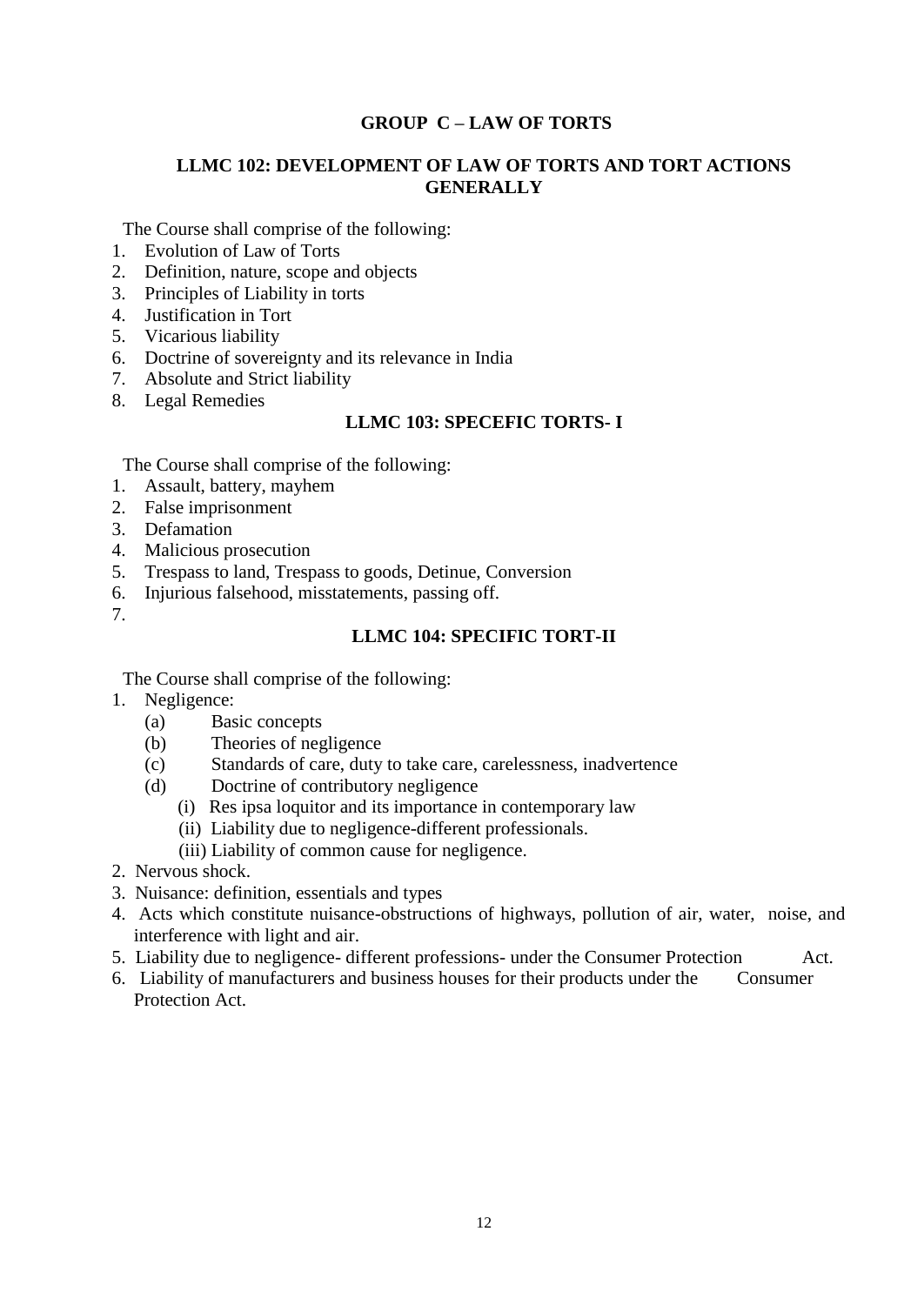#### **GROUP-D : CRIMES**

#### **LLMD 102: CRIMINOLOGY AND PENOLOGY**

The Course shall comprise of the following:

- 1. Criminology Definition, Nature, Scope and Utility.
- 2. Methods of Criminological Studies.
- 3. Schools of Criminology: Classical, Biological, Cartographical, Sociological and Socialist.
- 4. Theories of Criminal Etiology: Lombroso and Neo-Lombrosian, Psycho-analytical, Differential Association, Anomie, Critical Criminology with special reference to Labeling, Interactionism and Conflict Theory.
- 5. Modern Trends in Criminology: Phenomenology, Postmodernism and Feminism and Crime.
- 6. Punishments: Concept and Theories.
- 7. Death Sentence
- 8. Treatment of Offenders: Prison, Probation and Parole.
- 9. Victimology.

## **LLMD 103: CRIMINAL LAW IN INDIA**

The Course shall comprise of the following:

- 1. Crime and Criminal Law
- 2. Elements of Crime: External and Internal Intention, Recklessness, Negligence, Relevance of Motive, Strict Liability.
- 3. Joint and Constructive Liability.
- 4. Preliminary Offences: Attempt, Criminal Conspiracy, Abetment.
- 5. Defences: Mistake, Necessity, Intoxication, Unsoundness of Mind, Consent, Compulsion by Threat, Superior Order, Private Defence.
- 6. Offences against Human Body: Culpable Homicide and Murder, Kidnapping and Abduction.
- 7. Offences against Property: Theft, Robbery.
- 8. Offences against Marriage: Bigamy, Adultery.
- 9. Offences against Morals: Obscenity.
- 10. Offences against State: Sedition, Terrorism.

## **LLMD 104: CRIMES AGAINST SOCIAL AND ECONOMIC SECURITY AND PROBLEMS OF THEIR CONTROL**

- 1. Nature, Scope and Impact of Socio-economic Crimes, White Collar Crimes, Distinction between Traditional Crimes and Socio – economic Crimes, Applicability of mens rea in Socio – economic Crimes,Burden of Proof and Presumption in Socio –economic Crimes.
- 2. Criminal Etiology of Socio-economic Crimes, Special Measures Requisite for Prevention of Socioeconomic Crimes – Punishment, Applicability of Probation and other Reformative Measures, Investigative and trial measures.
- 3. Offences against Consumers: Food Adulteration, Hoarding and Black Marketing, Food Safety and Standard Act 2006, Essential Commodities Act 1955, Prevention of Black Marketing and maintenance of Supplies of Essential Commodities Act 1980.
- 4. Drug Addiction and Drug Peddling: Narcotic Drugs and Psychotropic Substances Act (NDPS Act), Prevention of illicit Traffic in Narcotic Drugs and Psychotropic Substances Act 1988 (PITNDPS Act).
- 5. Professional Deviance: Medical Practitioners Indian Penal Code, Criminal Procedure Code, Medical Termination of Pregnancy Act 1971, Pre-Conception and Pre-Natal Diagnostic Techniques (Prohibition of Sex Selection) Act 1994, Organ Transplant Act 1994.
- 6. Organized Crimes: Smuggling Customs Act 1962, Conservation of Foreign Exchange and Prevention of Smuggling Act 1974 (COFEPSA), Prevention of illicit Traffic in Narcotic Drugs and Psychotropic Substances Act 1988 (PITNDPS Act).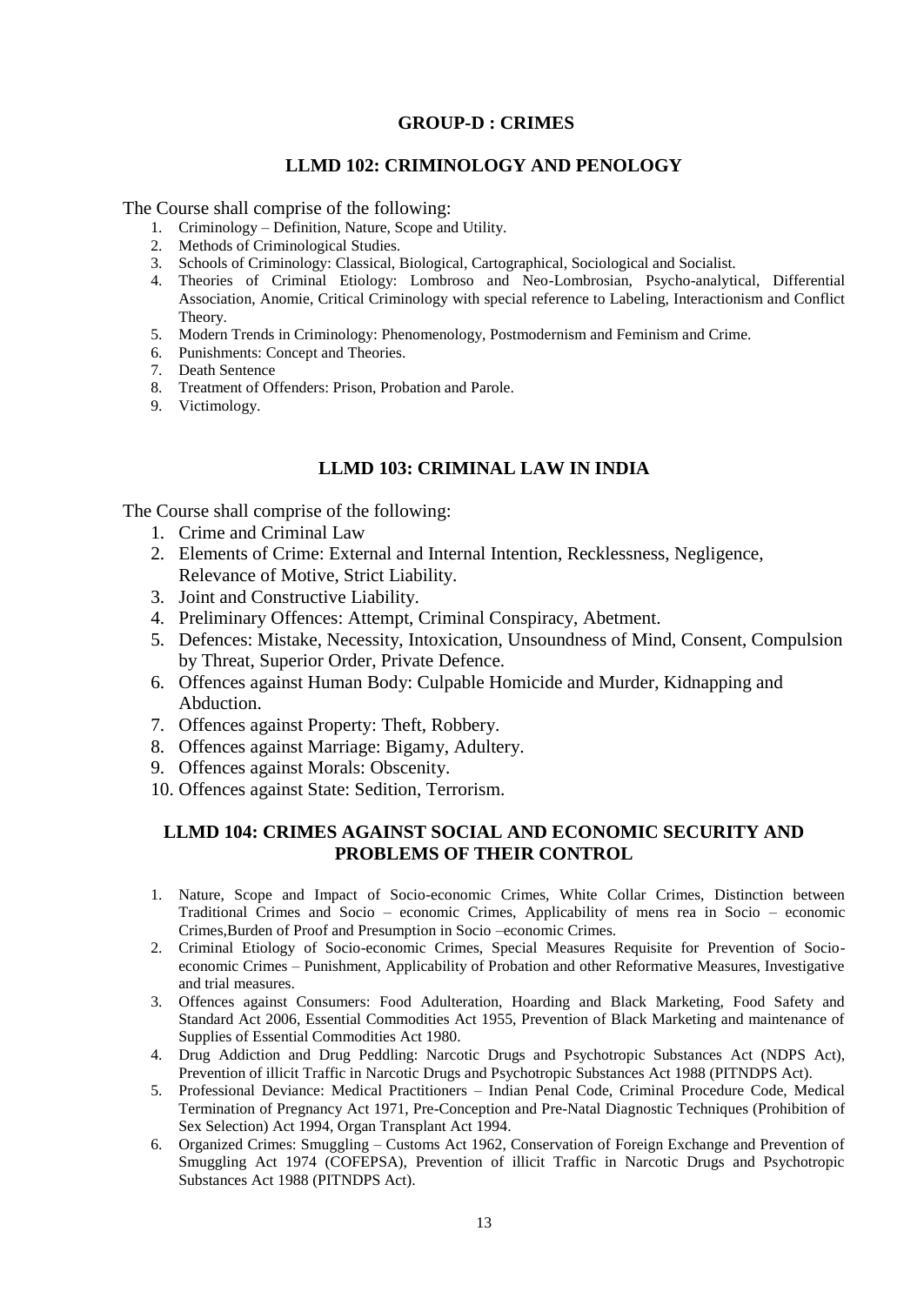- 7. Corporate Crimes: Corporate Criminal Liability, Individual and organization Liability Dilemma allocating responsibility – human or corporate, Indian Penal Code, Essential Commodities Act 1955, Food Safety and Standard Act 2006, Drugs and Magic Remedies (Objectionable Advertisements) Act 1954, Drugs and Cosmetic Act 1940, Organ Transplant Act 1994, Pre-Conception and Pre-Natal Diagnostic Techniques (Prohibition of Sex Selection) Act 1994, Foreign Exchange Management Act 1999 (FEMA), Arms Act 1959, Prevention of Money Laundering Act 2002, Shell companies.
- 8. Corruption: Prevention of Corruption Act, Prevention of Money Laundering Act 2002, Lokpal and Lokayukta Act 2013, Prohibition of Benami Property Transactions Act 1988, Black Money (undisclosed Foreign Income and Assets) and Imposition of Tax Act 2015.
- 9. Dowry and Dowry related Crimes: Indian Penal Code, Dowry Prohibition Act 1961.

## **II-SEMESTER**

## **GROUP- A : ADMINISTRATIVE LAW**

#### **LLMG 202: ADMINISTRATIVE LAW IN INDIA-I**

The Course shall comprise of the following:

- (1) Importance and Scope of Administrative Law;
- (2) Rule of Law;
- (3) Separation of Powers;
- (4) Delegated Legislation
	- a. Constitutionality
	- b. Judicial Control
	- c. Parliamentary Control
	- d. Procedural Control
- (5) Ombudsman in India

#### **LLMG 203: ADMINISTRATIVE LAW IN INDIA-II**

The Course shall comprise of the following:

- (1) Judicial Review of Discretionary Power;
- (2) Writ of Mandamus;
- (3) Writ of Certiorari;
- (4) Writ of Prohibition;
- (5) Writ of Quo-warranto
- (6) Natural Justice: Bias; Opportunity of Hearing;
- (7) Administrative Tribunals;
- (8) Administrative Finality;
- (9) Role of Declaratory Decree as Public Law Remedy;
- (10)Role of Injunction as Public Law Remedy:

#### **LLMG 204: COMPARATIVE ADMINISTRATIVE LAW**

- (1) Availability of Judicial Review in the United States
	- a. Doctrine of Primary Jurisdiction;
	- b. Doctrine of Exhaustion of Administrative Remedies;
	- c. Doctrine of Standing;
	- d. Doctrine of Ripeness;
- (2) Government liability for torts committee by its employees in Great Britain, France and India;
- (3) Promissory Estoppel in Great Britain and India.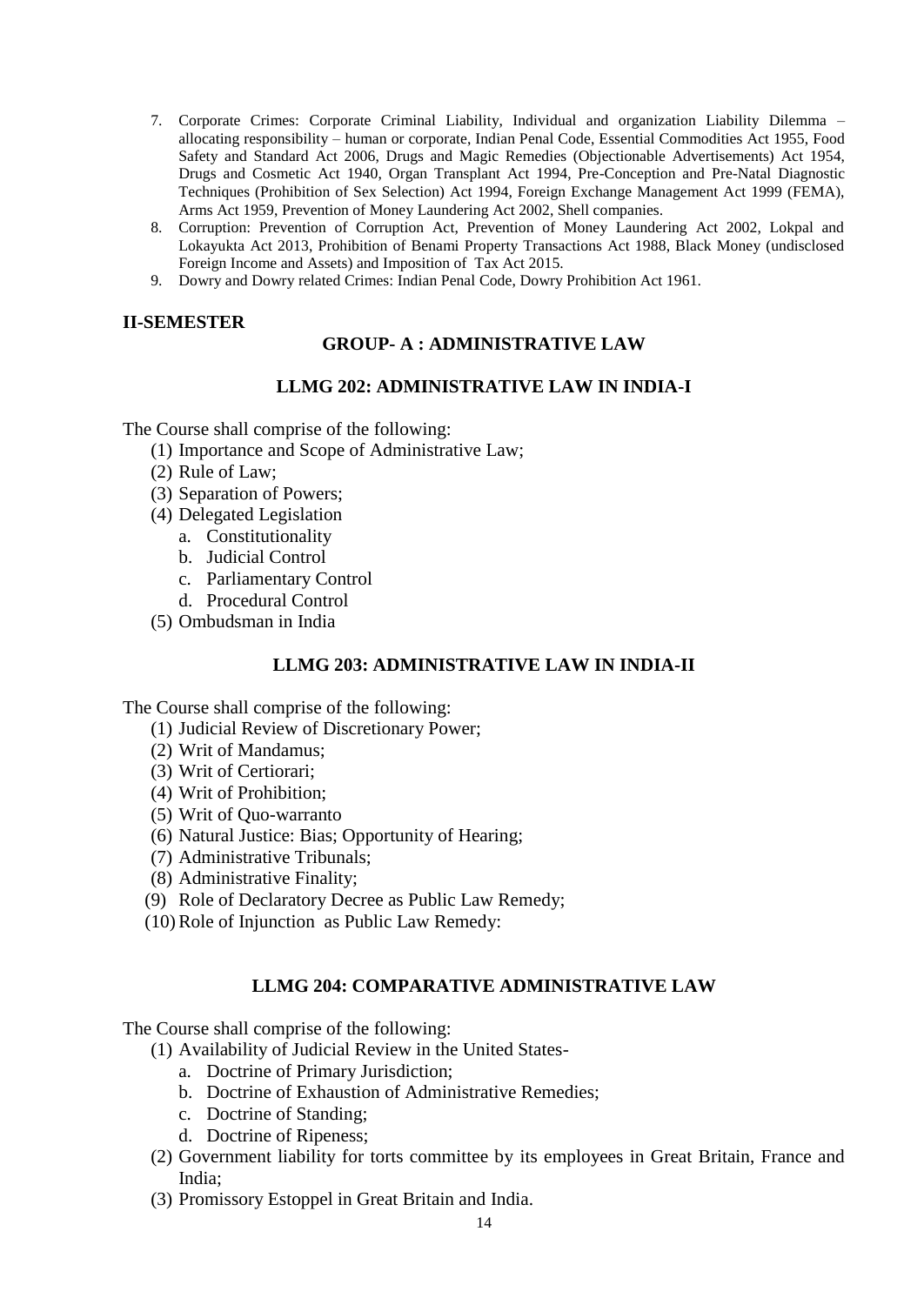- (4) Right to Information Act, 2005.
	- a. State privilege to refuse Production of documents in Courts in Great Britain and India;
	- b. The Official Secrets Act, 1923 (India)
	- c. The Freedom of Information Act, 2002
- (5) Doctrine of Legitimate Expectation in India and Great Britain.

#### **GROUP- B: ADMINISTRATION OF JUSTICE**

## **LLML 202 : LAW RELATING TO JURISDICTION AND SYSTEMS OF COURTS IN INDIA**

The Course shall comprise of the following:

- 1. Adalat System and its Re-organization.
- 2. Supreme Court created under the Regulating Act, 1773.
- 3. High Courts created under the Indian High Courts Act, 1861.
- 4. Privy Council
- 5. Federal Court under the Govt. of India Act, 1935.
- 6. High Court and Supreme Court under the Constitution of India.
- 7. Sub-ordinate Civil Judicature and Criminal Judicature.
- 8. Village Panchayat Courts
- 9. New Dispute Redressal Machinery: Lok-Adalats, Family Courts and Tribunals, e.g. **CAT**

## **LLML 203 : LAW RELATING TO PROCEDURE AND PROOF**

The Course shall comprise of the following:

A. Civil:

- 1. Jurisdiction of Civil Courts and Place of Suing
- 2. Res Sub-judice. Res Judicata and Foreign Judgment
- 4. Pleadings- Plaint and Written Statement
- 5. Issue Meaning, Framing, kinds and importance
- 6. Trial, Judgment, Decree and its execution
- 7. Appeal, Reference, Review and Revision
- 8. Inherent Powers of Courts
- B. Criminal:
- 1.General principles relating to Fair Trial
- 2.Classes of Criminal Courts and Powers
- 3.Arrest, Search and seizure
- 4.Investigation by Police
- 5.Local Jurisdiction of Courts and cognizance
- 6.Bail
- 7.Charge and Trial
- 8.Appeal, Reference and Revision
- C. Proof:
- 1. Nature and Function of Law of Evidence
- 2.Relevancy of Facts and Admissibility
- 3.Proof and Burden of Proof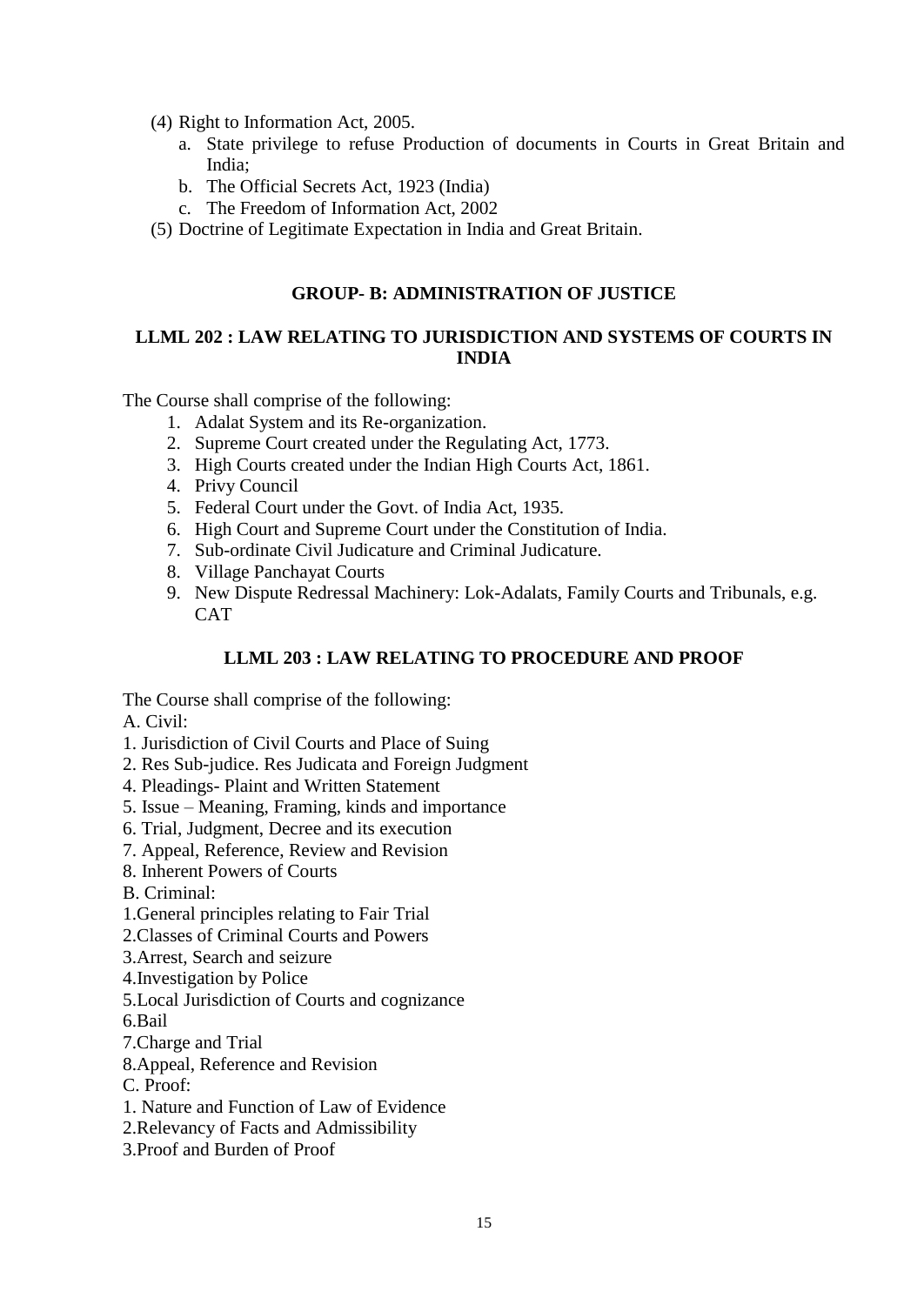## **LLML 204 : LAW RELATING TO RELIEF**

The Course shall comprise of the following:

- 1. Constitutional Relief: writs-Habeas, corpus, Mandamus, Certiorari, Prohibition and Quowarranto.
- 2. Recovery of Possession-Movable and immovable property.
- 3. Specific Performance of Contract
- 4. Rescission of contract
- 5. Rectification & cancellation of Instruments
- 6. Declaration Decree
- 7. Preventive Relief-Injunctions
- 8. Damages: Types, Remoteness and Measure of Damages
- 9. Bar on Relief: General Law relating to limitation

## **GROUP -C : CONTRACT AND INSURANCE**

#### **LLMF 202: GENERAL PRINCIPLES OF CONTRCT**

The Course shall comprise of the following:

- 1. Theories of Contract
- 2. Formation of Contract: A Critical Study of Offer and Acceptance
- 3. Electronic Contract
- 4. Doctrine of Consideration
- 5. Doctrine of Privity of Contract
- 6. Standard Form of Contract
- 7. Capacity to Contract: Nature of Minor's Agreement
- 8. Free consent with special reference to Coercion and Undue influence
- 9. Void agreements
- 10. Discharge of Contract with special reference to Doctrine of Frustration
- 11. Relation resembling those created by Contract
- 12. Remedies in form of Compensation

#### **LLMF 203 : SPECIFIC CONTRACTS**

- 1. Contract of Indemnity.
	- (a) Definition and nature of contract of indemnity
	- (b) Extent and commencement of liability
- 2. Contract of Guarantee
	- (a) Meaning and Essentials of Contract of Guarantee
	- (b) Extent of Surety's Liability
	- (c) Discharge of Surety's Liability
	- (d) Rights of Surety
- 3. Contract of Bailment & Pledge
	- (a) Meaning and Essentials of Contract of Bailment.
	- (b) Duties of Bailer and Bailee
	- (c) Rights of Bailee
	- (d) Meaning and Essentials of Pledge and persons entitled to pledge.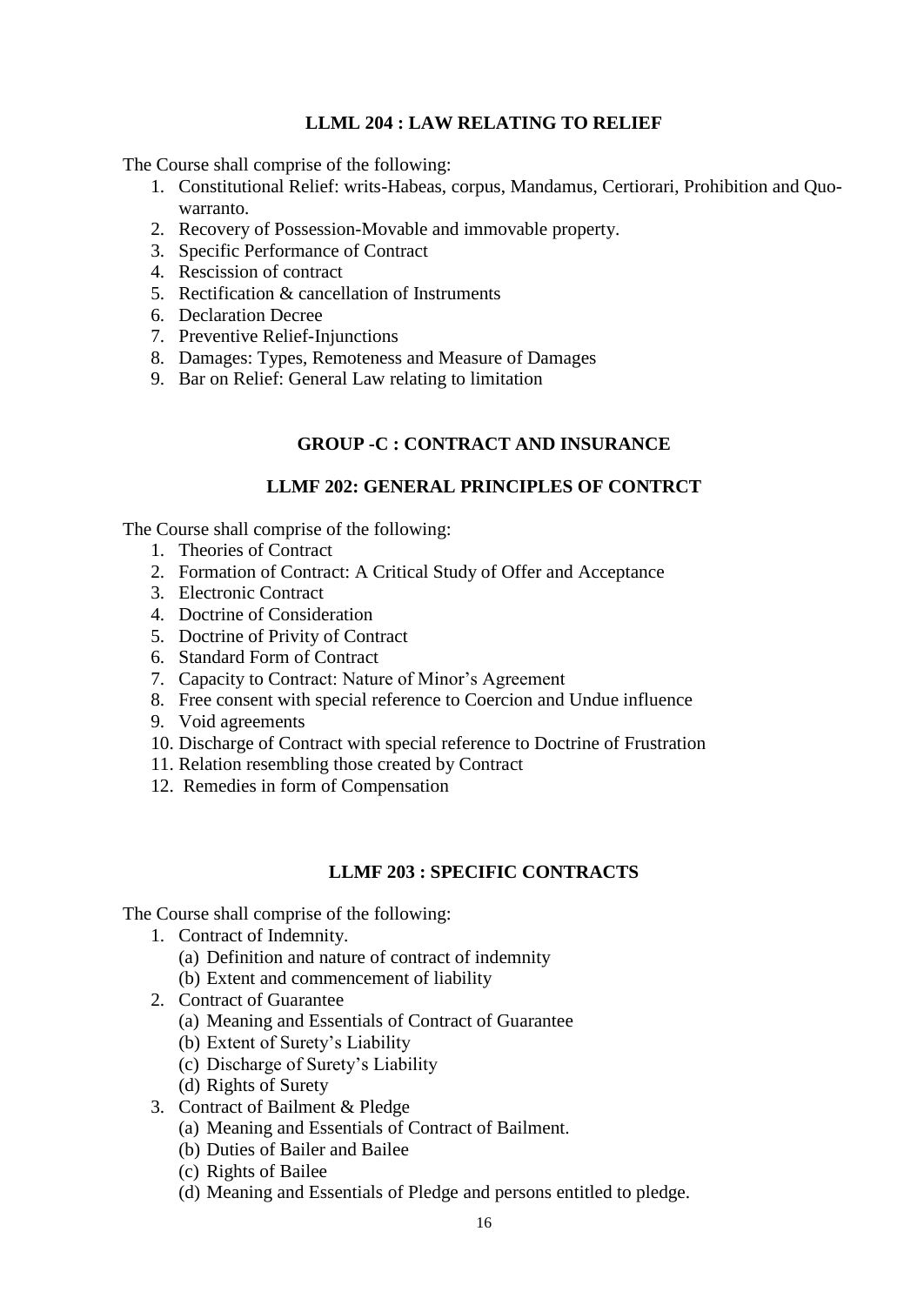#### 4. Contract of Agency

- (a) Nature and Essentials of Contract of Agency.
- (b) Creation of Agency: Implied Agency and Agency of Necessity.
- (c) Agency by Ratification
- (d) Termination of Agency.

#### **LLMF 204 : INSURANCE**

The Course shall comprise of the following:

- 1. Nature and definition of Contract of Insurance
	- (a) Definition of Contract of Insurance
	- (b) Contract is 'Aleatory'
	- (c) Contract of utmost good faith
	- (d) Contract of indemnity
	- (e) Contract of Wager.
- 2. Insurable interest:
	- (a) Nature of insurable interest
	- (b) Time or duration of interest
	- (c) Insurable interest and Life insurance
	- (d) Insurable interest and Fire insurance
- 3. The Risk:
	- (a) Meaning of risk
	- (b) Scope of risk
	- (c) Application of rule in various classes of insurance
	- (d) The elements of risk
	- (e) The alteration of the risk
- 4. The Insurance Regulatory and Development Authority:
	- (a) Establishment
	- (b) Composition
	- (c) Duties, powers and functions.

## **GROUP D : INTERNATIONAL LAW LLME 202 : LAW OF TREATIES**

The course shall comprise of the following: Concept of Treaty in International Law Nature, Scope and Importance of treaty Historical Background of the Law of Treaty Capacity Conclusion and Entry into Force Reservation Problem of Unequal Treaty Interpretation Jus cogens Amendment Invalidity Termination and Suspension Rebus Sic Stantibus Succession

#### **OR**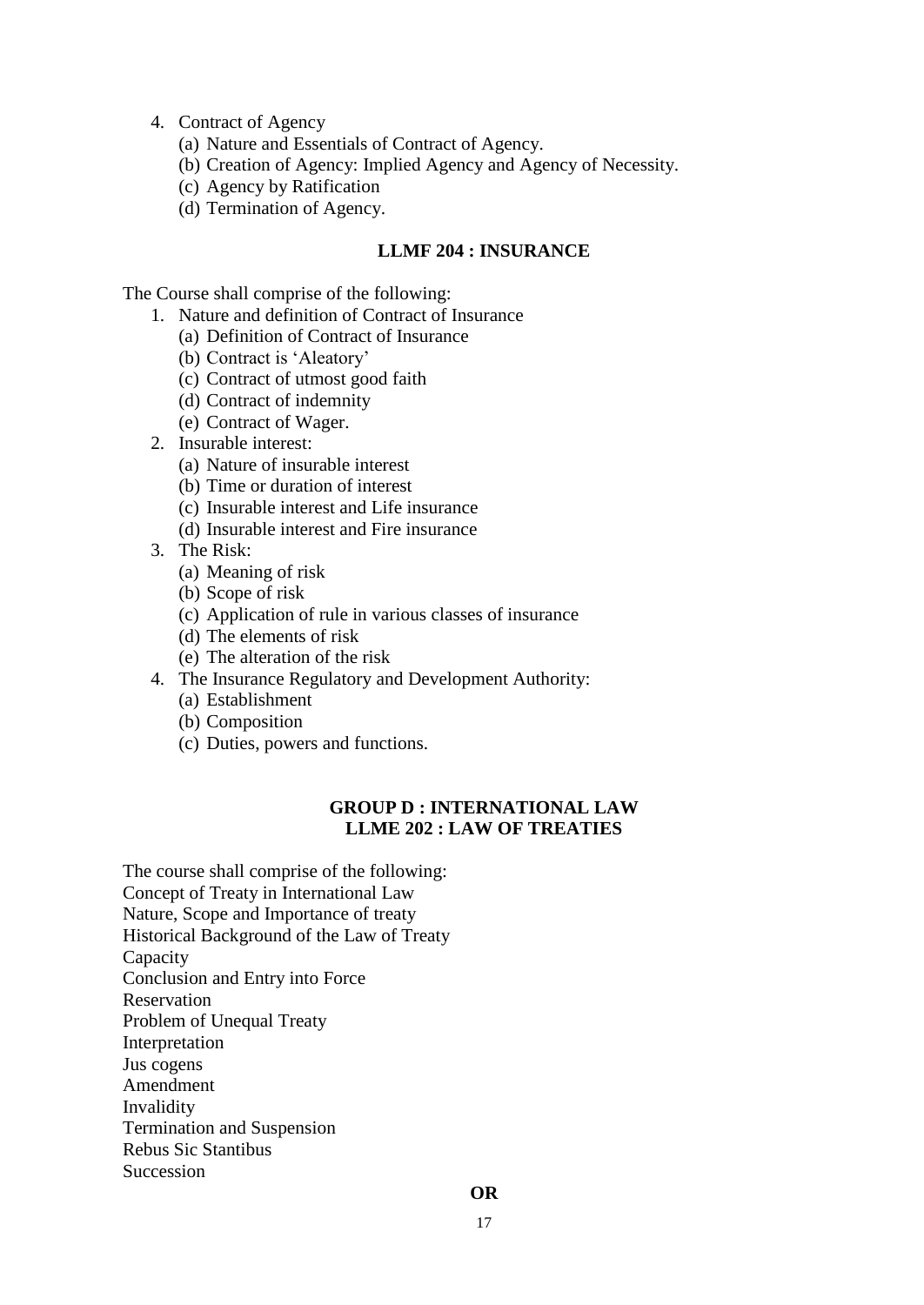## **DIPLOMATIC AND CONSULAR RELATIONS**

The course shall comprise of the following:

- 1. Meaning, definition, evolution and development of diplomatic and consular law.
- 2. The Vienna Convention on Diplomatic Relations, 1961.
	- (a) The inviolability of the premises of the diplomatic mission
	- (b) Diplomatic immunities-personal and property.
	- (c) Waiver of immunity.
- 3. Consular privileges and immunities. The Vienna Convention Consular Relations, 1963.
- 4. The Convention on Special Missions, 1969
- 5. The Vienna Convention on the Representation of States in their Relations with International Organizations of a Universal Character.
- 6. The Immunities of International organizations.
- 7. Internationally protected persons.
- 8. Diplomatic Law and Indian State practice

#### **OR LAW RELATING TO OUTER SPACE**

The Course shall comprise of the following:

- 1. The concept, substance and subject matter of International space law.
- 2. The History and development of space law.
- 3. Sources of International space law.
- 4. Fundamental principles of International space law.
- 5. Legal statue of space objects
- 6. Liability convention.
- 7. The Moon Treaty
- 8. The regulation of various aspects of space activities include remote sensing, space communication, dire of television broadcasting satellites.
- 9. Protection of the outer space environment
- 10. Outer space law and India.

## **LLME 203: INTERNATIONAL COURT OF JUSTICE**

The Course shall comprise of the following:

1. International adjudication in a historical perspective.

 2. International Court of Justice-a principal organ and principal judicial organ of the United Nations.

- 3. Organization and Structure of the ICJ.
- 4. The jurisdiction of the Court-general
- 5. Contentions jurisdiction, voluntary of jurisdiction, compulsory jurisdiction, reservation and reciprocity, Transferred jurisdiction forum prorogatum.
- 6. Sources of Law, Property and Legal Interest.
- 7. Provisional measures, non-appearance, and third party intervention.
- 8. The advisory jurisdiction of the ICJ.
- 9. Enforcement of the judgements and advisory opinions.
- 10. The Role of the Court.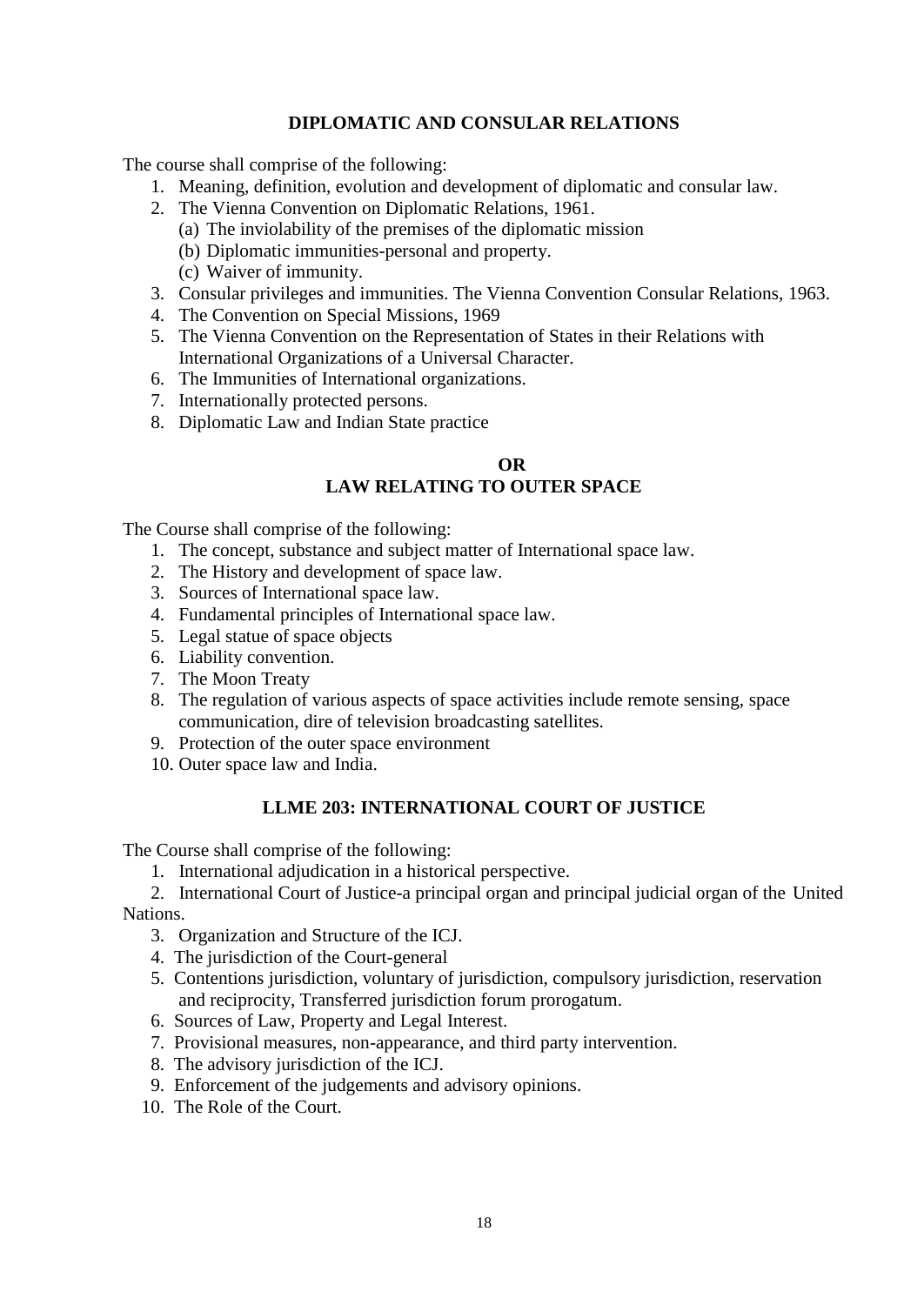## **OR INTERNATIONAL ARBITRATION**

The Course shall comprise of the following:

- 1. Growth of the idea of international arbitration and justice, difficulties of its realization.
- 2. History of the institution of international arbitration (since 1875).
- 3. The composition of Arbitral Tribunals, types of disputes submitted to arbitral tribunals, procedure and rules applied by arbitral tribunals, admissibility or inadmissibility of appeal.
- 4. Diverse fields of arbitral awards: state territory, the individual, international delinquencies, treaties.
- 5. The efficacy of arbitral awards.
- 6. The Immunities of International Organizations.
- 7. Internationally protected persons.
- 8. Diplomatic Law and Indian State practice

#### **OR LAW OF SEAS**

The Course shall comprise of the following:

- 1. Evolution and Recent Developments
- 2. Territorial Sea and Contiguous Zone
- 3. Continental Shelf
- 4. Exclusive Economic Zone (EEZ)
- 5. High Seas
- 6. Landlocked States
- 7. Exploration, Exploitation and Management of the Resources of the International Sea-bed Area
- 8. Protection and Preservation of Marine Environment.

## **LLME 204 : INDIA AND INTERNATINAL LAW**

- 1. International law in ancient,, medieval and British India
- 2. Relationship between International law and Municipal law.
- 3. Recognition
- 4. Territorial and boundary disputes.
- 5. Human rights, humanitarian law and refugee protection.
- 6. International crimes including terrorism.
- 7. Use of force: validity of India's actions in Kashmir, Goa and Bangladesh.
- 8. India and WTO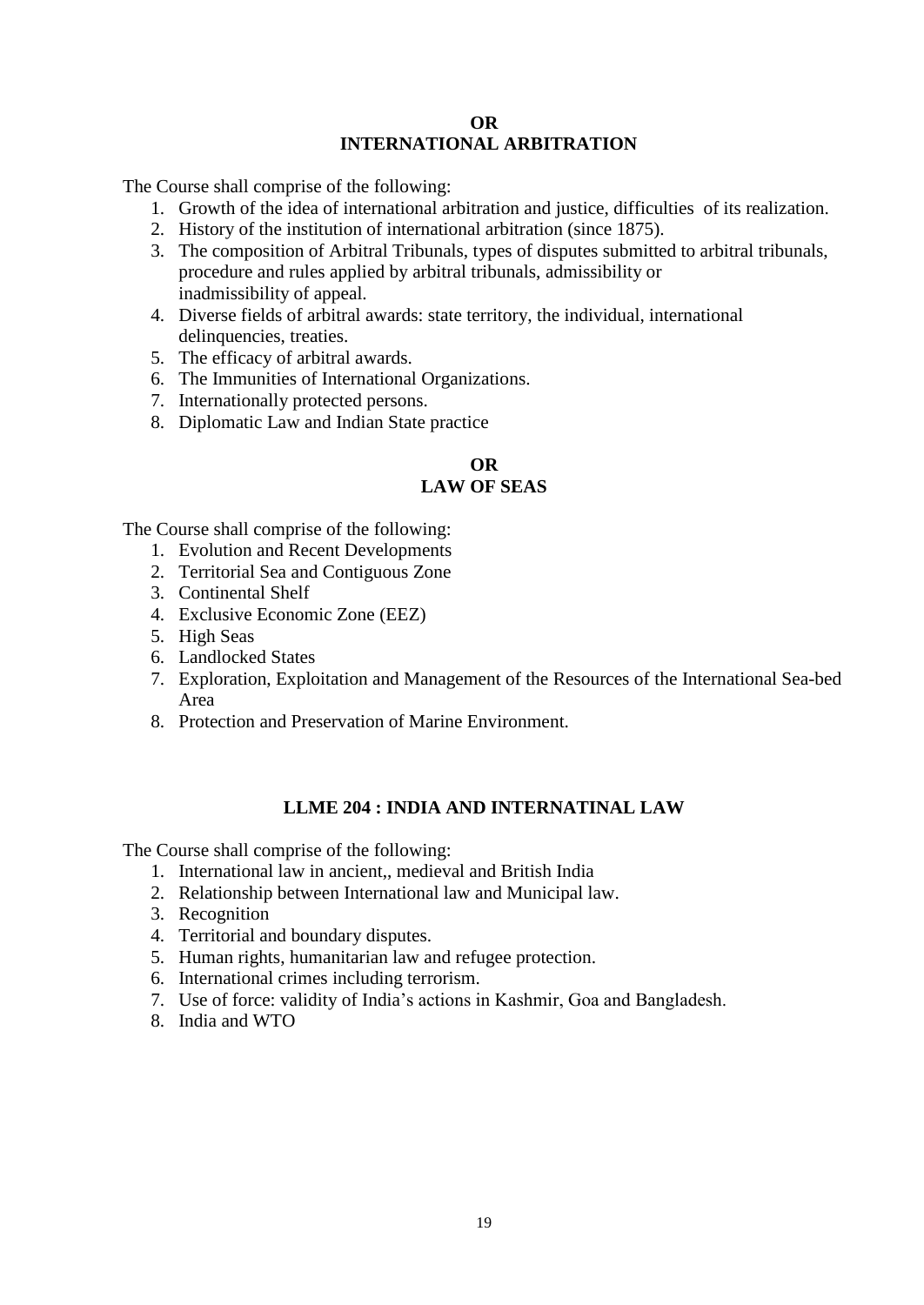## **III-SEMESTER**

## **GROUP – A : HUMAN RIGHTS**

#### **LLMN 302 : INTERNATIONAL LAW OF HUMAN RIGHTS**

The course shall comprise of the following:

- 1. International Concern:
	- Protection of Individual in International Law; League of Nations; War Crime Trials.
- 2. Human Rights and the United Nations Charter:
	- (a) Normative and Institutional Framework of the UN
	- (b) Role of The permanent organs of the UN, Human Rights Commissions, UN High Commissioner for Human Rights.
- 3. Universal Declaration on Human Rights:
	- (a) History of the Declaration
	- (b) Structure of the Declaration
	- (c) Legal Significance
- 4. International Covenants: ICCPR and ICESCR
	- (a) Nature and Characteristic
	- (b) Optional Protocols
- 5. Regional Instruments
	- (a)European Convention on Human Rights
	- (b)American Convention on Human Rights
	- (c)African Charter on Human and People's Rights
	- (d)Asia and Human Rights

#### **LLMN 303: INTERNATIONAL HUMANITARIAN LAW**

The course shall comprise of the following:

- 1. Introduction Nature, Basic Principles; Historical Development since 1899
- 2. Protection of Victim of War-Wounded, Sick; Shipwrecked; and Prisoners of War
- 3. Implementation of International Humanitarian Law
- 4. Role of the International Committee of the Red Cross in Implementation of International Humanitarian Law.

#### **OR HUMAN RIGHTS AND THE REFUGEES**

- 1. Introduction Determination of Refugee Status under the Refugee Convention of 1951 and Protocol of 1967.
- 2. Human Rights of the Refugees
- 3. Solution to Refugee Problem:
	- (a) Resettlement in Third Country
	- (b) Local Integration
	- (c) Voluntary or Forced Repatriation
	- (d) Comprehensive Responses
- 4. Contemporary Developments in Refugee Law
	- (a) International Burden Sharing
	- (b) International Safe Countries Burden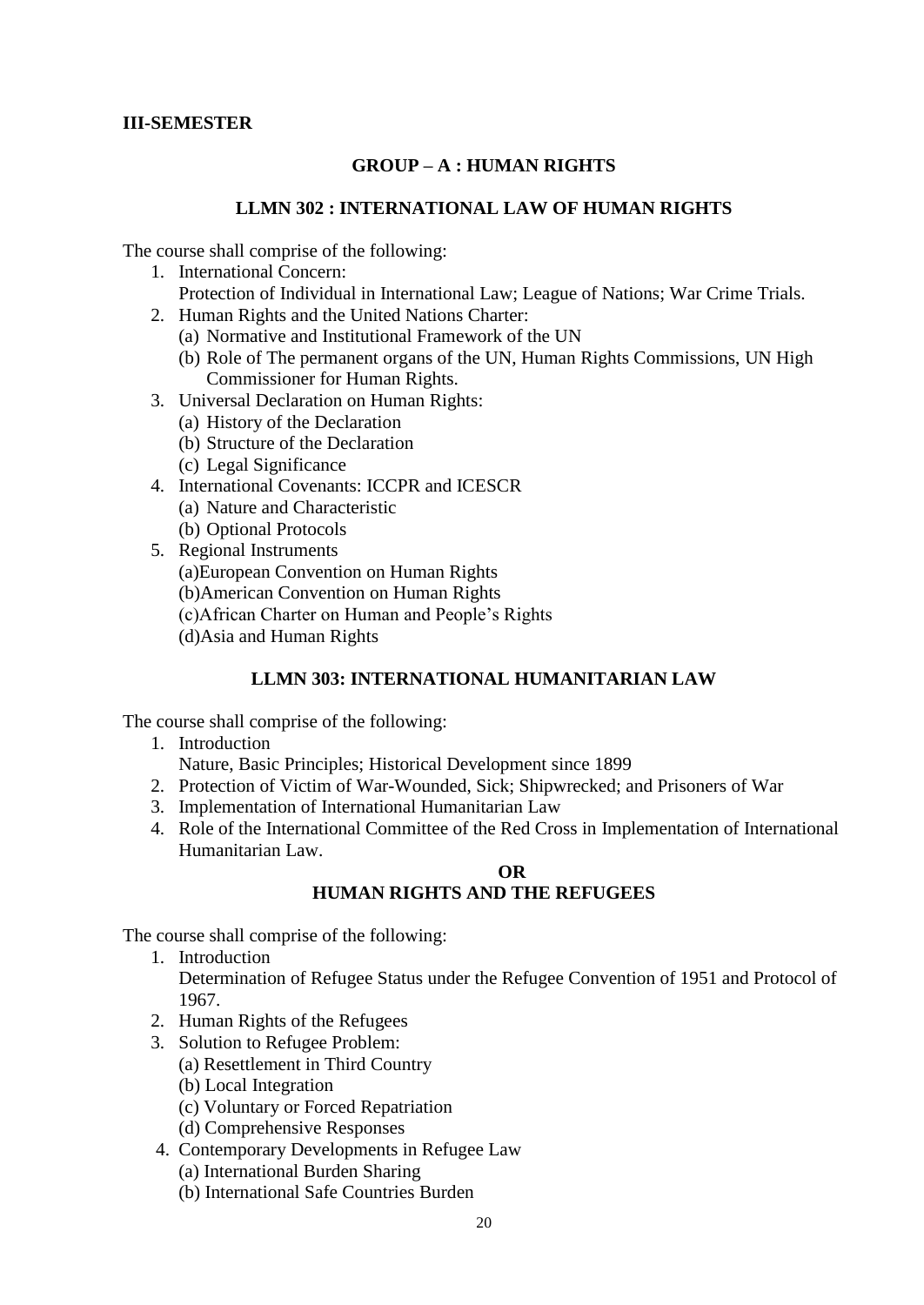- (c) Temporary Protection
- (d) Environmental refugees
- (e) Safety Zones
- 5. Internally Displaced Persons: UN Guiding Principles on Internal Displacement 1998.
- 6. Refugee Law and Policy in India.

## **LLMN 304: HUMAN RIGHTS IN INDIA**

The Course shall comprise of the following:

- 1. History and Development of Human Rights in Indian Constitution. Constitutional Philosophy. Preamble, Fundamental Rights- General.
- 2. Right to Equality: Gender Justice and Empowerment of Women. Special provisions for Weaker Sections of society Reservation Policy under the Constitution.
- 3. Freedom of Speech and Expression. Freedom of Press. Limitations, Right to Information.
- 4. Right to Life and Personal Liberty. New Dimension. Judicial approach.
- 5. Right to Freedom of Religion. Secularism. Protection to Minorities under the Constitution.
- 6. Implementation and Enforcement Mechanism of Human Rights in India. Remedies provided by the Judiciary and National Human Rights Commission.
- 7. Fundamental Duties. Article 51-A of the Constitution concept and need of Fundamental Duties. Enforcement and Effectuation of Fundamental Duties.
- 8. Emerging regime of new human rights in India. Taking guidance from, Directive Principles of State Policy and Fundamental Duties. New Approach.

## **GROUP- B : ENVIRONMENTAL LAW**

## **LLMO 302: INTERNATIONAL ENVIRONMENTAL LAW**

The Course shall comprise of the following:

- 1. Basic features of International Environmental Law and its evolution.
- 2. The Landmarks in International Environmental Law- a Journey from Stockholm to Johannesburg
- 3. Important conventions concerning Protection and Conservation of Environment; Vienna Convention and Protocol on the Depletion of Ozone Layer, Convention and Protocol on Climate Change, Chemical Weapons convention, Basel Convention, and Regulation of Hazardous Waste Convention on Biological Diversity.
- 4. Regulation of Transboundary pollution with special reference to Industrial Accidents and Air Pollution.
- 5. Impact of International Environmental Law on Indian Law with special reference to Principles of Environmental Protection.

## **LLMO 303 : NATURAL RESOURCES AND THE LAW IN INDIA**

- 1. Protection of Wild Life- with special reference to authorities, sanction and remedies under Wild Life (Protection) Act, 1972.
- 2. Protection and conservation of Forest-with special reference to Authorities, sanctions and remedies under Forest Act.1927 and Forest Conservation Act.1980.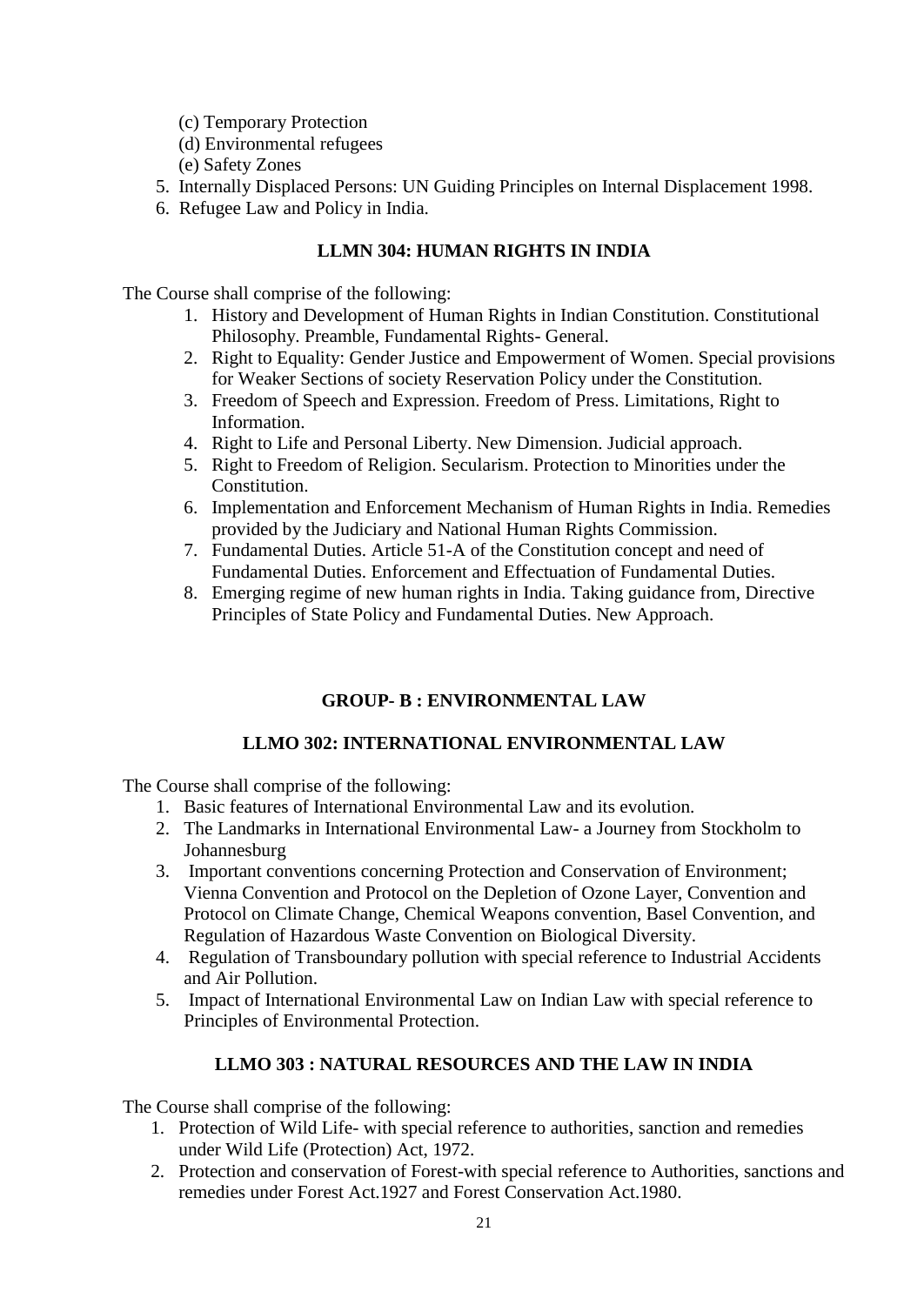- 3. Conservation of Fresh water and Ground water. Coastal Zone Management under the Environment (Protection)Act, 1986 and other relevant Statutes.
- 4. Protection and Conservation of Biodiversity with special reference to Biodiversity Act 2002.
- 5. The scope and Limit of PIL to protect the natural resources-(Special emphasis shall be placed on directions issued by the Supreme Court of India from time to time)

## **LLMO 304 : POLLUTION CONTROL LAW IN INDIA**

The Course shall comprise of the following:

- 1. Constitutional Mandate and Environment with special reference to Article 32 and 226 (emphasis shall be given on use of PIL as a tool to provide environmental justice)
- 2. Comparative Study of Water Act, 1974, the Air Act, 1981 and the Environment (Protection) Act, 1986 with special reference to authorities, mechanism and sanctions
- 3. Efficacy of Remedies- Section 133 Criminal Procedure Code, Public Liability Insurance Act, 1991, National Environmental Tribunal Act, 1995, National Environment Appellate Authority Act, 1997. Citizens Suit provisions, remedies under Civil Procedure code, 1908.
- 4. Specific Environmental Problems and Legal Responses- special emphasis shall be placed on rules and notification framed under the Environment (Protection) Act, 1986. (Rules and Notifications shall be prescribed each year).
- 5. Environment Impact Assessment and People's Participation, EIA and Public Hearing under the Environment Protection Act, 1986.

## **GROUP- C: LABOUR MANAGEMENT RELATIONS**

#### **LL M I 302: REGULATION OF LABOUR MANAGEMENT RELATIONS**

The Course shall comprise of the following:

- 1. Meaning, Nature and Philosophy of Labour Management Relations
- 2. An Historical and Constitutional perspective of Labour Management Relations.
- 3. State Regulatory process of Labour Management Relations in India.
- 4. Labour Management Regulatory processes in U.K. and USA-Its impact on India
- 5. Labour Management Relations and collective Bargaining
- 6. The New Economic policy and its impact on Labour Management Relations in India.
- 7. Some recent trends to regulate the Labour Management Relations.

#### **OR**

## **COMPARATIVE STUDY OF THE LAW RELATING TO TRADE UNIONS**

- 1. Meaning, Concept and Nature of Trade Unions.
- 2. Evolution, origin and growth of Trade Unions
	- a) U.S.A.
	- b) U.K.
	- c) India
- 3. Legal Basis of Trade Unions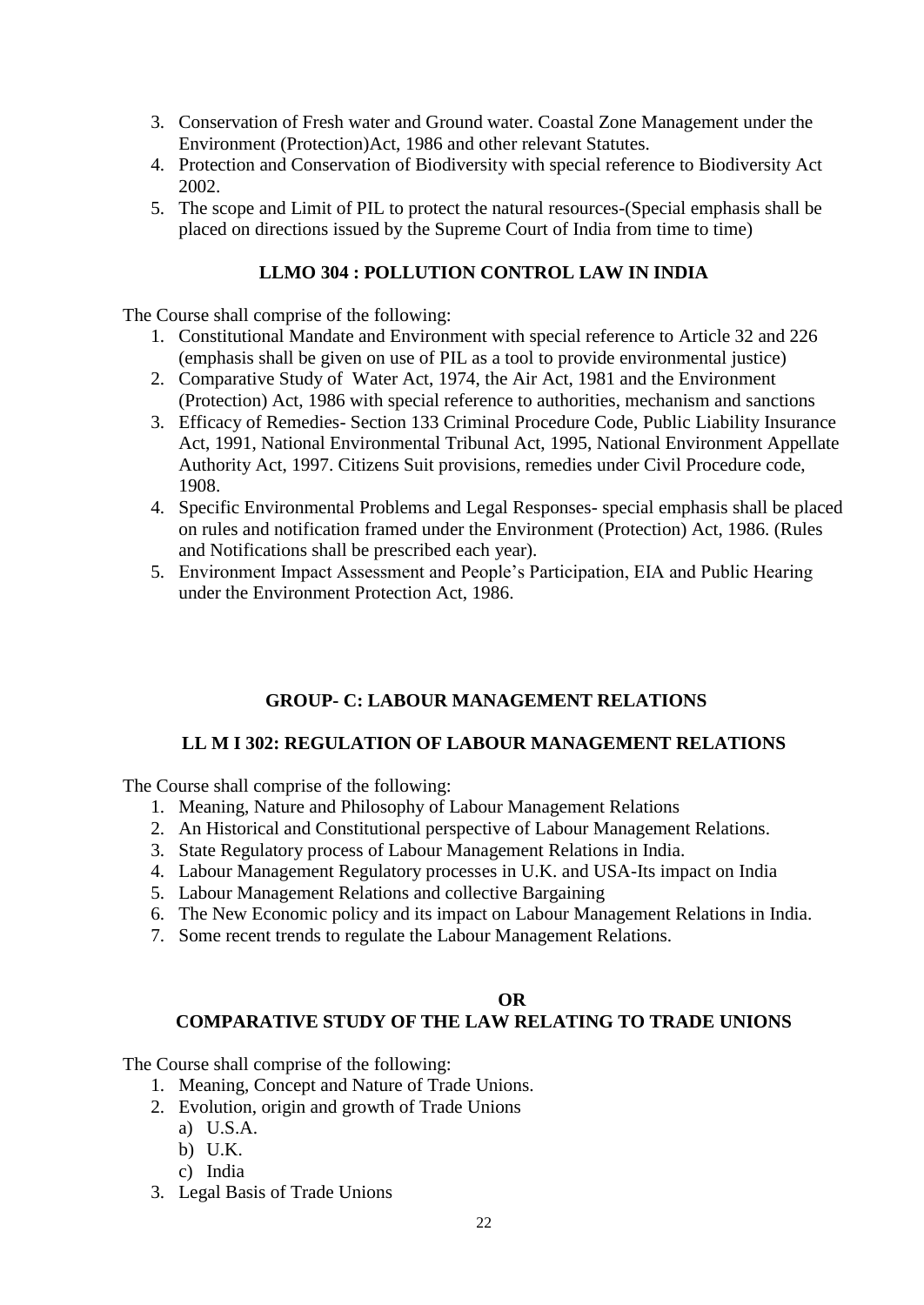- a) U.S.A.
- b) U.K.
- c) India
- 4. Collective Bargaining and its Status
	- a) U.S.A.
	- b) U.K.
	- c) India
- 5. Trade Unions and the Right to Strike
- 6. Recent Judicial trends in the Law Relating to Trde Unions
- 7. Globalization, privatization and its impact on the working of the Trade Unions.

## **LLMI 303: LAW RELATING TO EMPLOYMENT AND NON-EMPLOYMENT**

The Course shall comprise of the following:

- 1. Meaning and Concept of Employment
- 2. Wages and Conditions of Service
- 3. Termination of Employment
- 4. Termination other than Dismissal
- 5. Dismissal for Misconduct

## **LLMI 304: LAW RELATING TO TERMS OF EMPLOYMENT AND CONDITIONS OF SERVICE**

The Course shall comprise of the following:

- 1. Meaning and concept of terms of Employment and conditions of service
- 2. The term of employment or the conditions of Labour or of any person.
	- a) Continuity of service
	- b) Permanency of tenure of service
	- c) Transfer
- 3. Hours of work
- 4. Work loads
- 5. Shifts
- 6. Promotions
- 7. Increments
- 8. Fringe benefits
- 9. Refusal benefits

## **GROUP- D: TAXATION**

## **LLMJ 302: CONSTITUTIONAL AND ADMINISTRATIVE LAW PROBLEMS RELATING TO TAXATION**

- 1. Distinction between Tax and Fee
- 2. Power to levy taxes on income
- 3. The Constitution (One Hundred and First) Amendment Act and General Features of Goods and Service Tax
- 4. Residuary Power of Taxation Under Entry 97 of the Union List